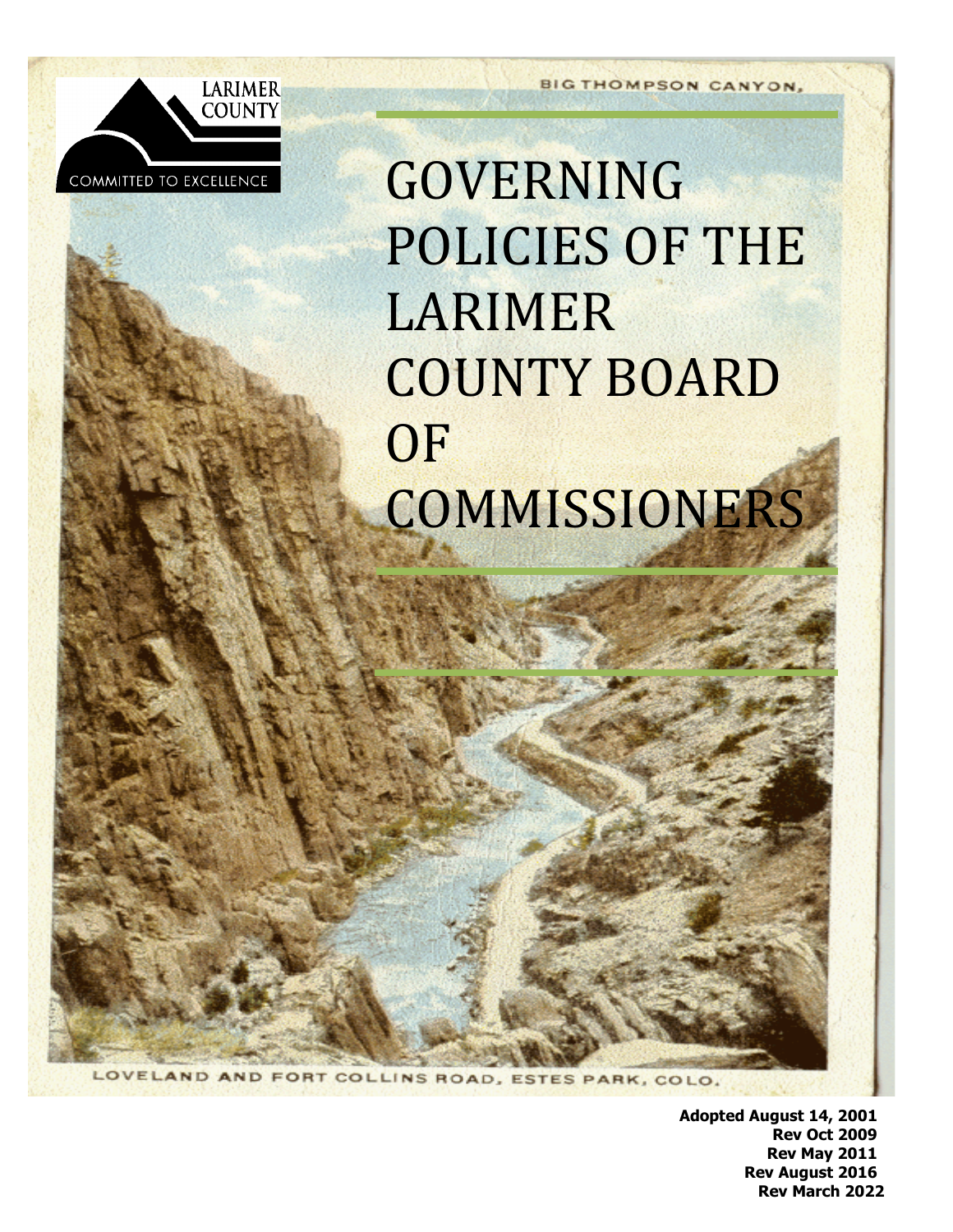# **Introduction**

 These Governing Policies, as adopted by the Board of County Commissioners, incorporate four categories of policy. The first category is the Governance Process, which clarifies the Board's job responsibilities and rules, how they work together and how the Board relates to the residents of Larimer County. Category two is Board/Staff Connections, which outlines the delegation and accountability through the County Manager. The third category is Executive Limitations, which describes the prudence, ethics and limitations of the authority and responsibilities of the County Manager in their role as the Chief Appointed Official for the Board directing the staff of the Board of County Commissioners. The first three all work together to efficiently and effectively implement the fourth category, which is the vision, guiding principles, core services and strategic goals of the Board of County Commissioners.

 These policies apply to the Board of County Commissioners and the staff and departments reporting to the Board of County Commissioners only. Nothing in these policies is intended or inferred to apply to the other elected officials of Larimer County, or their staff.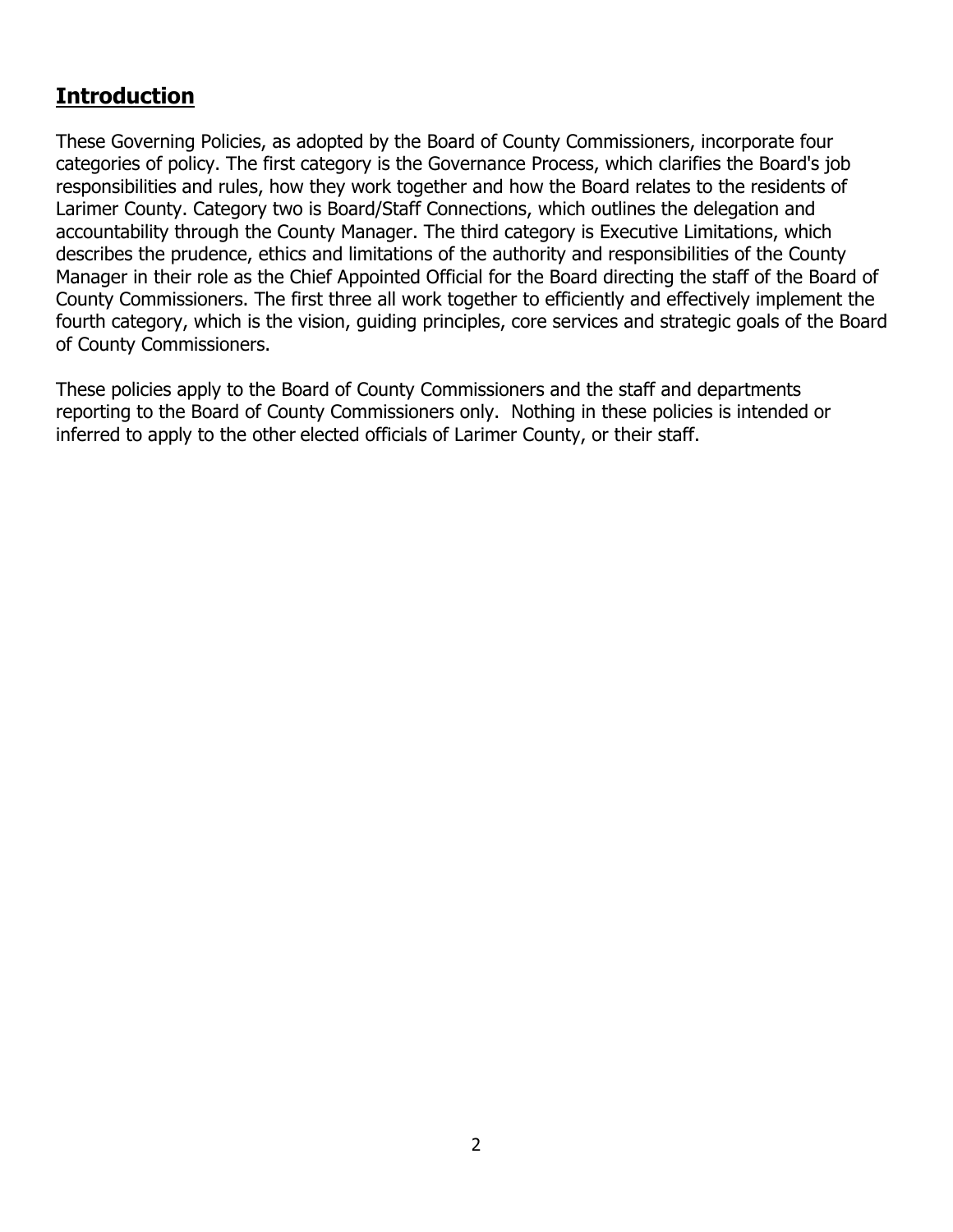# **LARIMER COUNTY BOARD OF COUNTY COMMISSIONERS GOVERNING POLICIES MANUAL**

# **Table of Contents**

## **Category 1. Governance Process**

- Policy 1.0 Governance Commitment
- Policy 1.1 Governing Style<br>Policy 1.2 Operating Princi
- Policy 1.2 Operating Principles
- Policy 1.3 Board Job Description
- 
- Policy 1.5 Board Members' Code of Conduct Policy 1.4 Chair's Responsibility<br>Policy 1.5 Board Members' Code
- Policy 1.6 Boards and Commissions Principles
- Policy 1.7 Boards and Commissions

# **Category 2. Board/Staff Connections**

- Policy 2.0 Governance Management Connection
- Policy 2.1 Delegation to the County Manager
- Policy 2.2 County Manager Job Description
- Policy 2.3 Monitoring County Manager Performance<br>Policy 2.4 County Attorney
- **County Attorney**

# **Category 3. Staff Expectations**

- Policy 3.0 General County Manager Guidance
- Policy 3.1 Customer Service
- Policy 3.2 Treatment of Staff and Volunteers
- Policy 3.3 Financial Planning
- Policy 3.4 Financial Condition and Activities<br>Policy 3.5 Asset Protection
- **Asset Protection**
- Policy 3.6 Emergency County Manager Replacement and Backup
- Policy 3.7 Emergency Preparedness<br>Policy 3.8 Compensation and Benefi
- Compensation and Benefits
- Policy 3.9 Communication and Support to the Board
- Policy 3.10 Capital Equipment and Improvements Programming
- Policy 3.11 General County Manager Constraint Quality of Life
- Policy 3.12 General County Manager Internal Procedures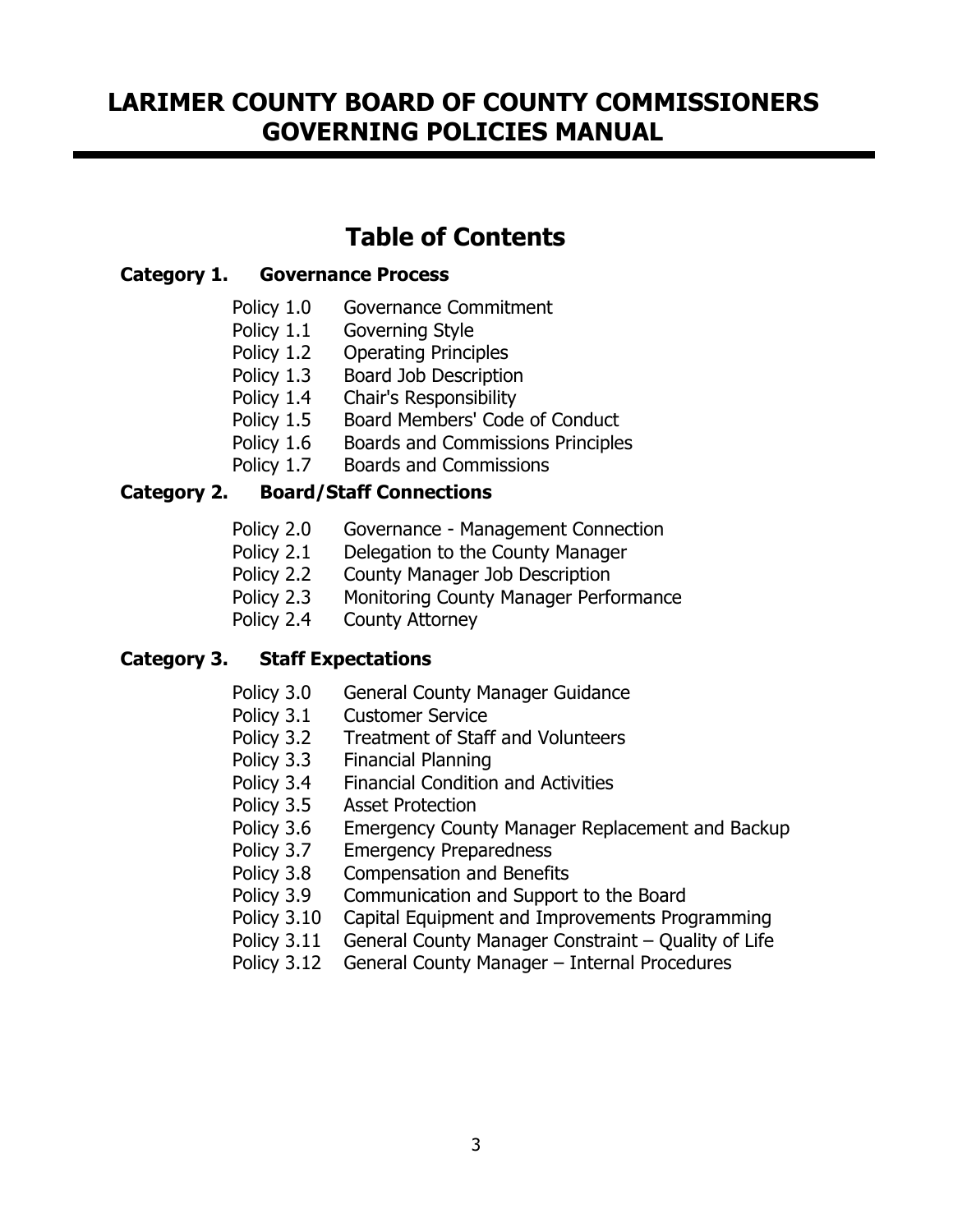# **Category 4. Board Objectives and Strategic Goals**

- Policy 4.1 Community Vision
- Policy 4.2 Guiding Principles
- Policy 4.3 Core Services
- Policy 4.4 Strategic Plan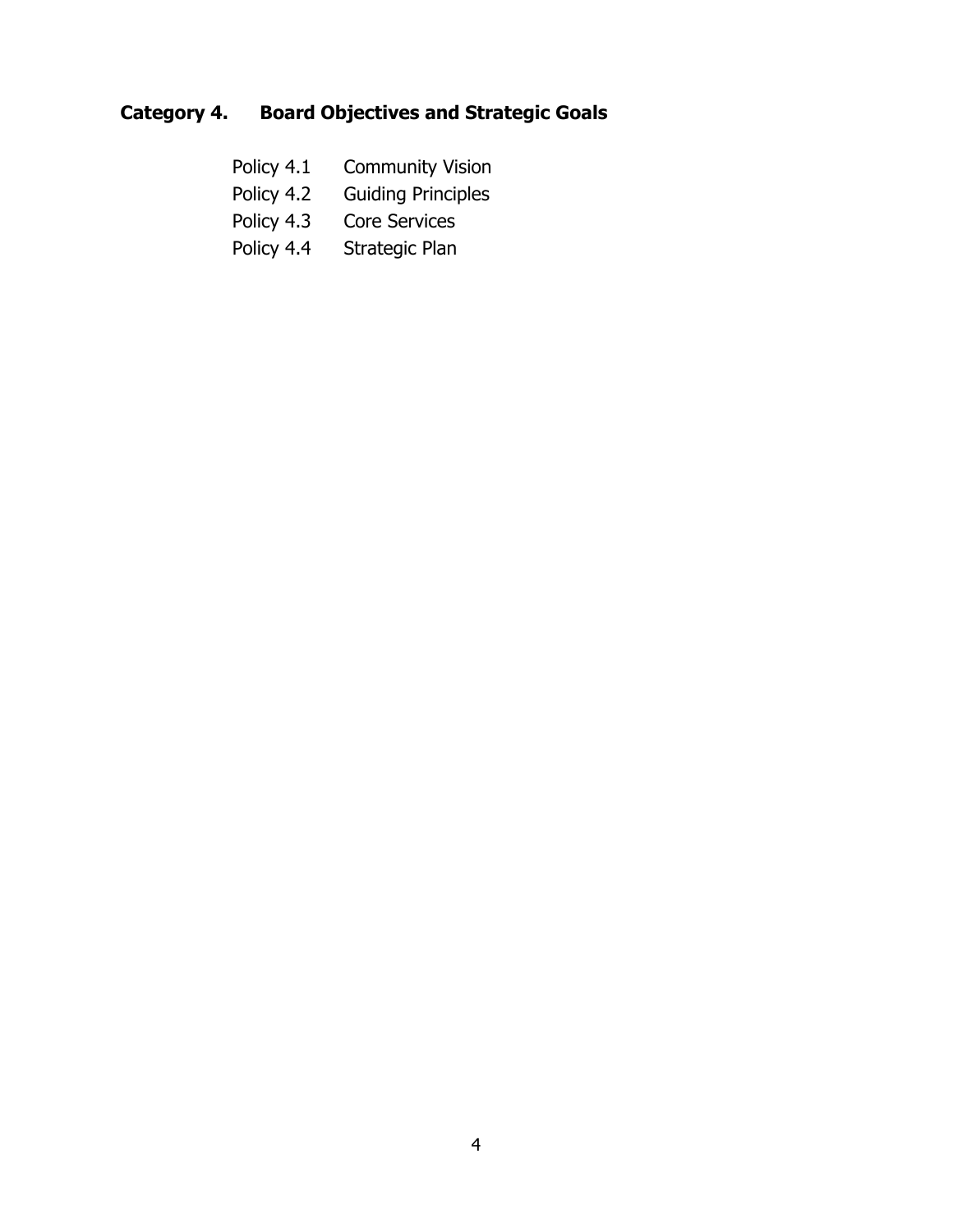Within the authority granted to the Larimer County Board of County Commissioners (Board) by Colorado Revised Statutes (state law) and in recognition of the authority granted to other County elected officials by state law, the purpose of the Board, on behalf of Larimer County residents, is to ensure that the Larimer County government 1) adds value to the lives of our residents today and in the future, 2) promotes the public health, safety, and welfare of our residents and communities, 3) operates effectively, efficiently and collaboratively to deliver public services and provide infrastructure by being proactive and innovative, and 4) is a responsible steward of our taxpayer dollars and natural resources. This policy is further defined in the seven sub-sections that follow.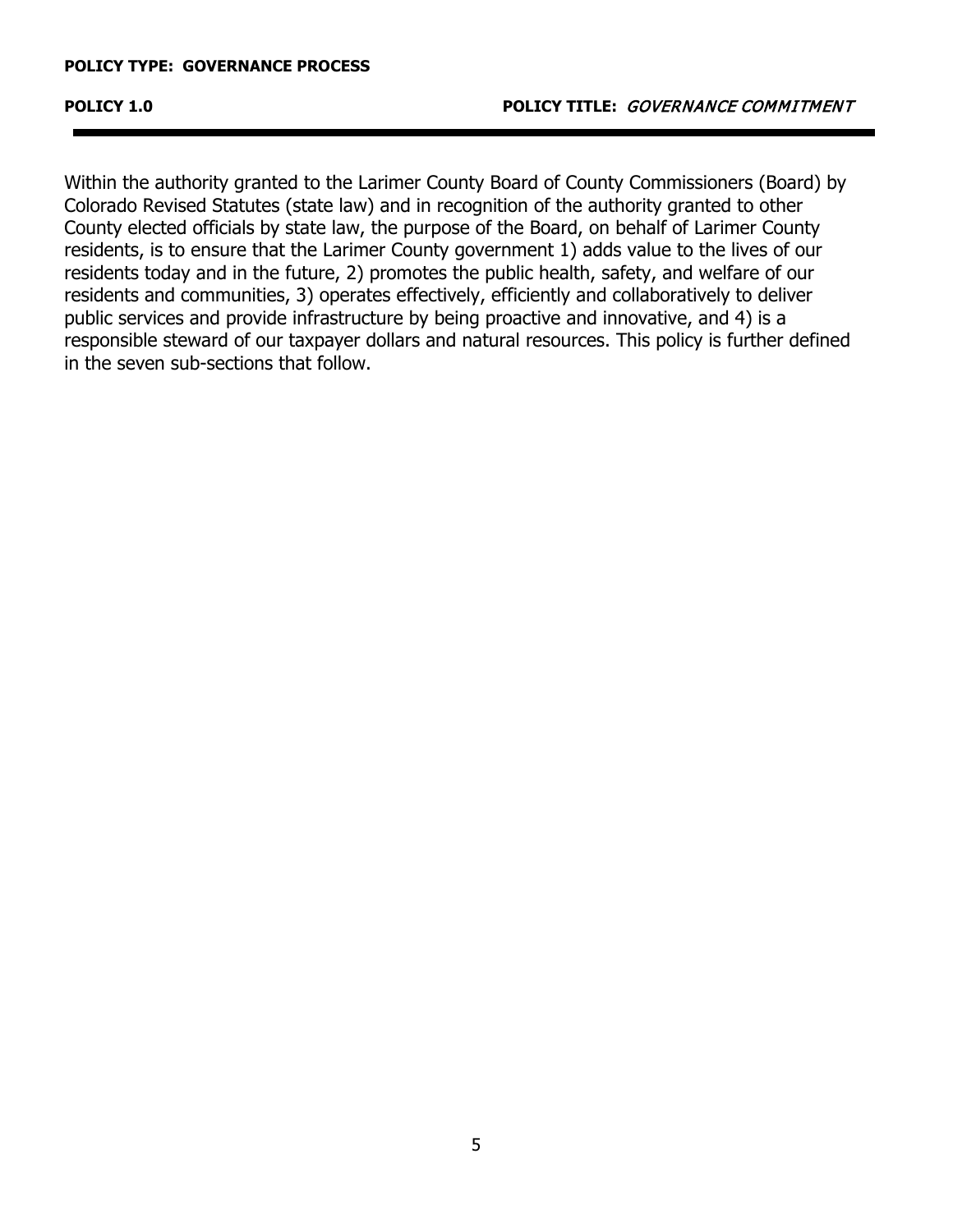The Board of County Commissioners will approach its responsibilities and tasks within a policy framework that emphasizes an outward, inclusive, and collaborative vision rather than an internal preoccupation; strategic leadership more than administrative detail; a clear distinction of Board and staff roles; collective rather than individual decisions; and a future-thinking and proactive approach rather than reactive.

Within this guiding framework:

- 1.1.1. The Board will operate fully aware of its trusteeship role and stewardship obligations to its constituents.
- 1.1.2. The Board will conduct itself individually and collectively with discipline and civility to govern with excellence through:
	- A. A commitment to matters such as adhering to reasoned policy making principles, speaking with a positive voice, listening with an open mind and focusing on governance adopted in Board policies.
	- B. Individual Board members' thorough preparation for meetings and regular and punctual attendance.
	- C. Continuation of Board development including orientation of new members in the Board's governance process, participation in relevant continuing education and professional development, and periodic Board discussion of process improvement.
- 1.1.3. The Board will guide and motivate the organization through the thoughtful establishment of policies reflecting the community's values and perspectives. The Board's emphasis will be on service and benefits to the community, rather than daily operations and administrative means.
- 1.1.4. The Board, as trustee for and working with Larimer County residents, will be the primary facilitator of policy, while being receptive to policy initiatives from the diverse community sectors, other elected officials and agencies, and staff. The Board will be responsible for its performance as specified in the policy 1.3.1 regarding Board responsibilities and outcomes.
- 1.1.5. The Board will be accountable to Larimer County residents for competent, conscientious, and effective accomplishment of its obligations as a body.
- 1.1.6. The Board will regularly monitor and discuss its own processes and performance and ensure the continuity of its governance capability through continuing education, professional development, and training.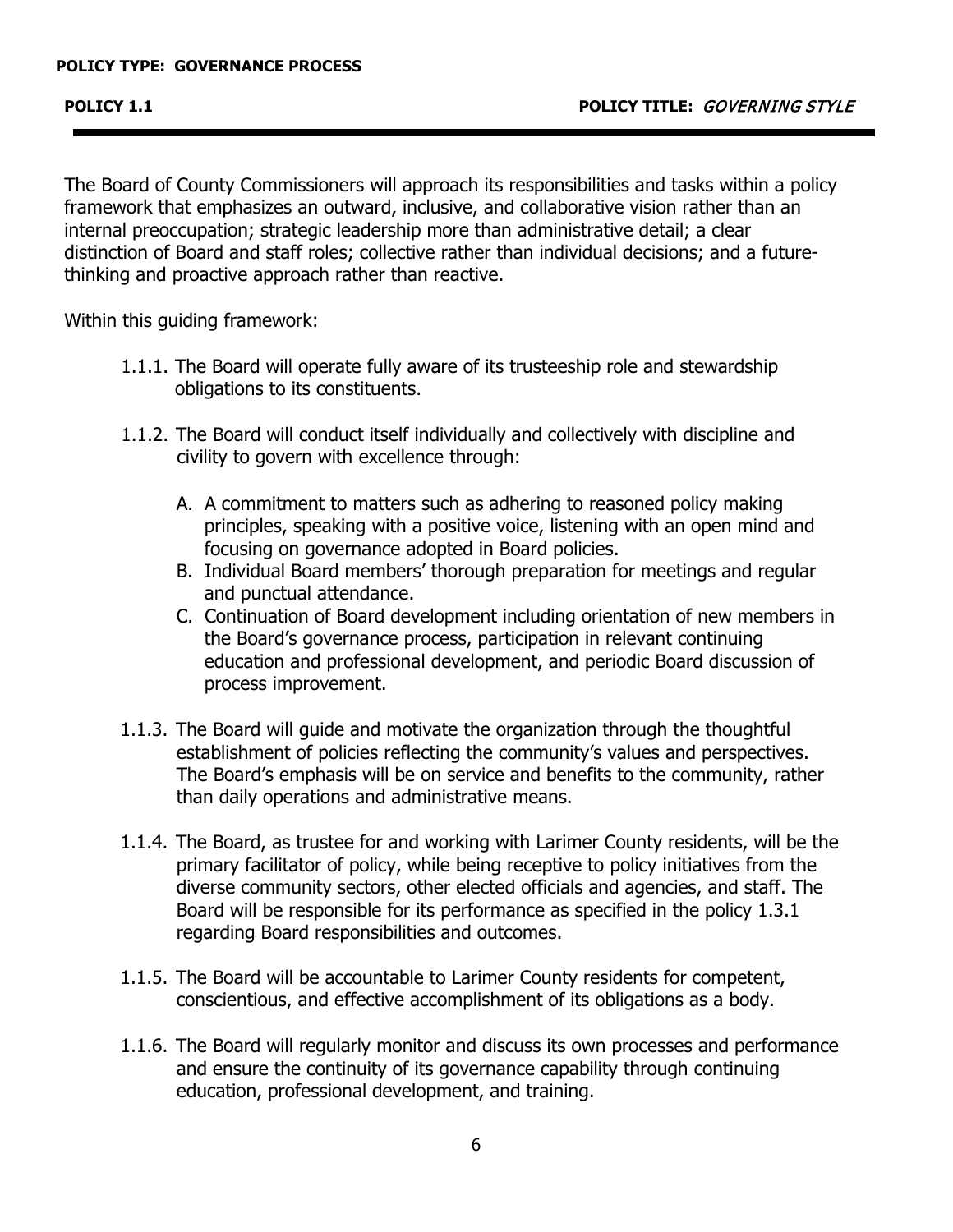- 1.1.7. A member of the Board who votes in the minority is free to express their dissent and will respect the process and validity of the majority decision.
- 1.1.8 Any member of the Board of County Commissioners will respect the validity of the opinions and reasoning of other commissioners when and after making board decisions.
- 1.1.9 All members of the Board agree to conduct themselves with civility, respect, and integrity.
- 1.1.10 A member of the Board who, in their sole opinion, believes they have a conflict of interest or for any other reason believes they cannot make a fair and impartial decision in a legislative or quasi-judicial decision, will recuse themselves from the discussion and decision. Any recusal will be made prior to any board discussion of the issue and the board member will leave the room or disconnect from the virtual platform for the remainder of the discussion of the issue.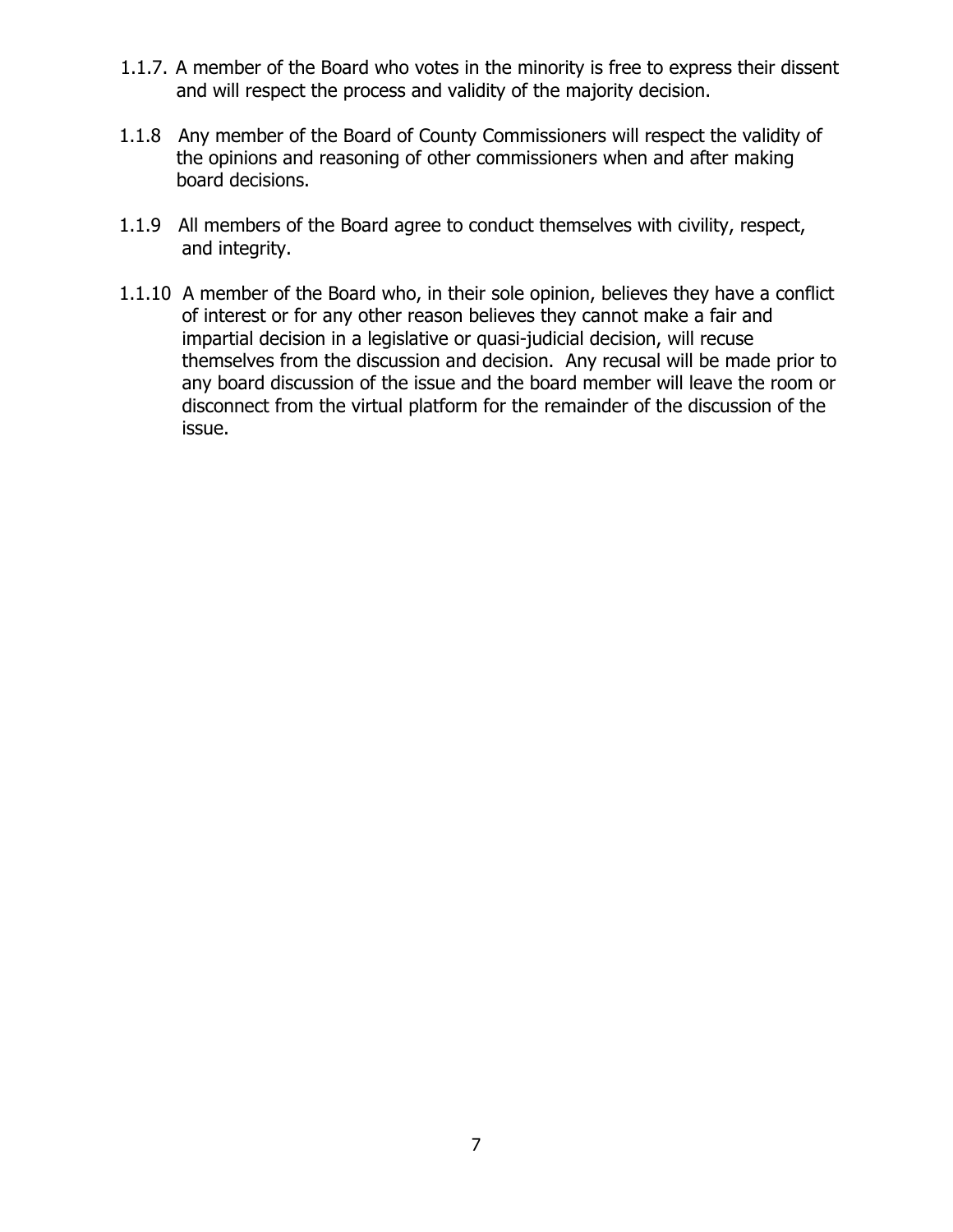The operating principles and commitments of the Board of County Commissioners, as they relate to the working relationships between the commissioners, other elected officials, staff, and residents of Larimer County, emphasize five key elements. These are 1) fairness; 2) responsibilities as elected officials; 3) respect and trust; 4) honesty and integrity; and 5) clear communication, transparency, and accountability.

- 1.2.1 **FAIRNESS:** We are committed to fairness in our day-to-day activities. To ensure a culture of fairness, we agree to the following principles:
	- A. We will listen to all sides of an issue and take others' concerns seriously.
	- B. We will be fair with each other and treat each other as colleagues.
	- C. We will be accessible and provide fair and ample opportunities for residents to communicate with the Board, unless such contact may be considered ex-parte communication associated with a quasi-judicial decision.
	- D. We will listen to each other, residents and staff, with an open mind and heart, understanding that this does not mean we will always agree, or act as requested. We will agree to disagree with civility.
- 1.2.2 **RESPONSIBILITIES AS ELECTED OFFICIALS**: We understand and agree that we have certain responsibilities to the public and community beyond those simply articulated in law.
	- A. We believe we are responsible for our own actions as Commissioners, and we will accept responsibility for our own actions.
	- B. We will address issues and respond accordingly in a timely and open manner.
	- C. We will consider residents' rights and responsibilities; available information, data, and personal stories; and potential unintended consequences when making decisions.
	- D. When giving staff responsibility we will grant the appropriate authority to carry out that responsibility.
- 1.2.3. **RESPECT AND TRUST:** Residents' trust in government is critically important. The key to building and maintaining this trust is placing a high value on respecting each other and those we work with and serve as public officials.
	- A. We agree to accept and honor each other's individuality and lived experiences; support each other by leveraging our individual strengths and expertise; work together within our county organization and in the community to accomplish our goals and the goals of Larimer County.
	- B. We believe that information flow within our organization and the community is important and that residents should have all of the information that is important to them, whenever possible.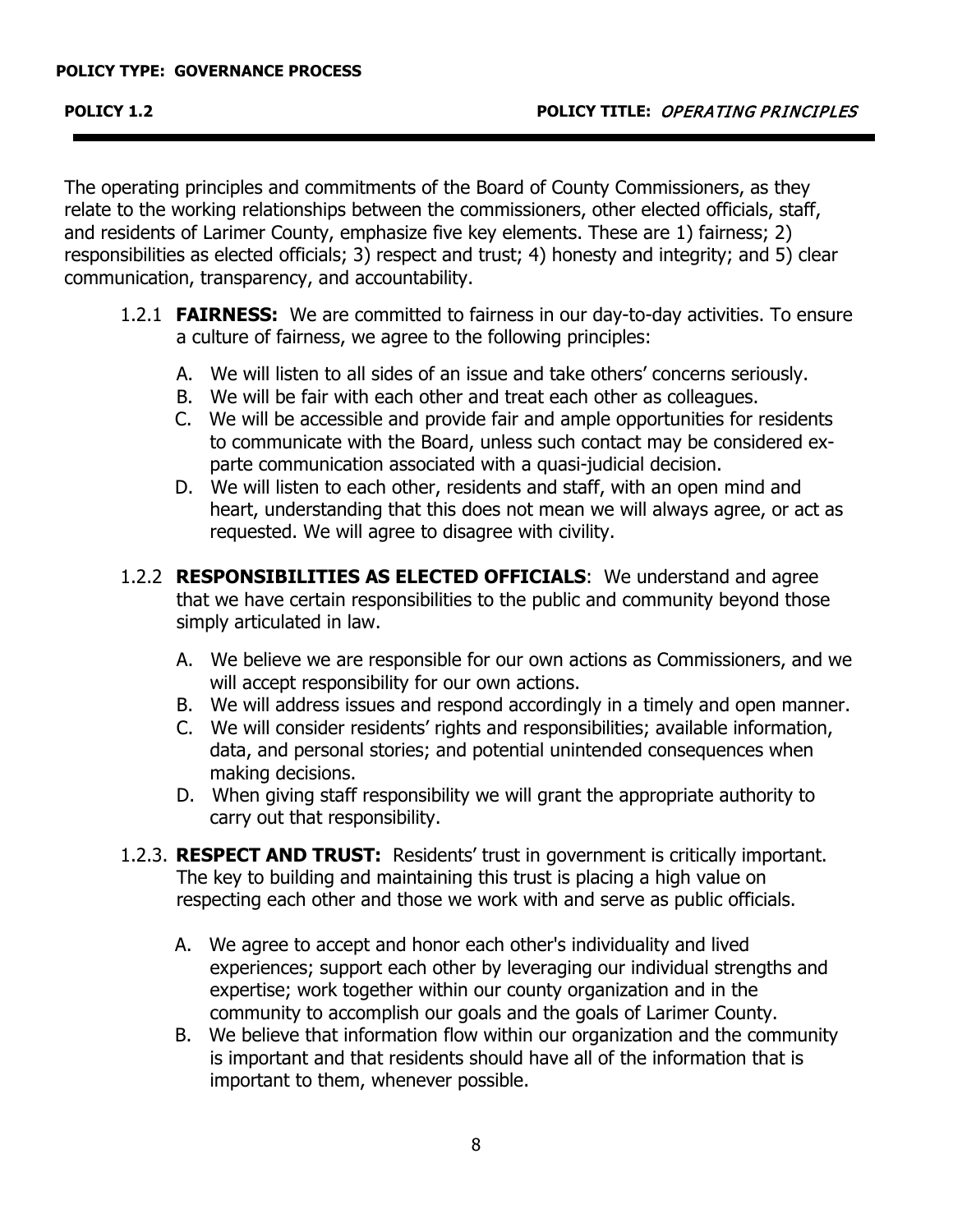- C. We agree to build trust by respecting each other's feelings and ideas and listening with authenticity.
- D. We understand that respect comes in many forms, and we will make every effort to show respect for others both in our verbal and non-verbal actions.
- 1.2.4. **HONESTY AND INTEGRITY**: As public officials we will hold ourselves to a high standard of honesty and integrity in the community and within our county organization
	- A. We will lead by example demonstrating honesty and integrity in all of our public deliberations and actions and in our private lives.
	- B. We are committed to high standards of ethics in our dealings with each other, county employees and all residents.
	- C. We will strive to resolve interpersonal conflicts or problems constructively with the person or persons involved.

## that to be effective as elected officials, we must communicate clearly and completely, and be transparent and accountable at all times. 1.2.5. **COMMUNICATION, TRANSPARENCY AND ACCOUNTABILITY**: We believe

- A. We believe in clear communication, full disclosure, and sharing information accordingly with our county staff, one another as a Board, community members and organizations; other elected officials, agencies, and jurisdictions.
- B. We adhere to Colorado's Open Meetings (Sunshine) and Open Records (CORA) laws.
- C. We are committed to providing community members with relevant, accurate and timely information about County goals, operations, finances, budgets, services, programs, processes and decisions.
- D. We believe it is important to keep each other informed of our activities and the issues we deal with daily as County Commissioners. We understand there are times when residents request confidentiality, and in situations where confidentiality is warranted, we will respect the request for confidentiality and disclose the general nature of the issue to our fellow Commissioners.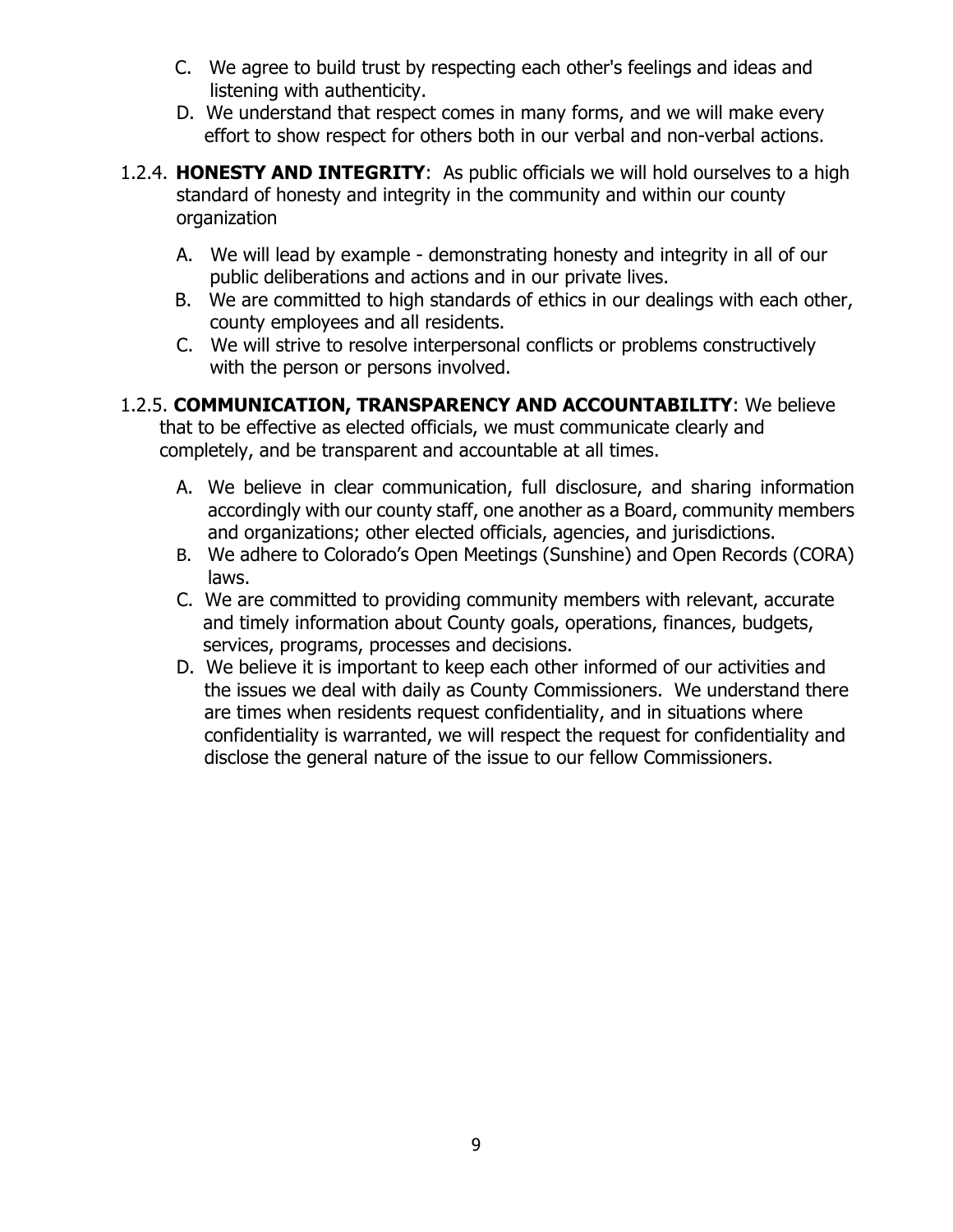The job of the Board of County Commissioners is to lead the County Government toward the desired performance and to assume a good faith effort toward those objectives. The Board's leadership is unique to its trusteeship role and *necessary* for proper governance and management.

- 1.3.1 The responsibilities of the Board shall be to:
	- 1.3.1.1. Make Community Connections: As the Larimer County Board of Commissioners (Board) places a high value on open, participatory government, the Board will cultivate strong connections between Larimer County government and the residents (community members) of Larimer County.
		- A. Needs Assessment: The Board will strive to identify the diverse needs of community members as they relate to Larimer County's activities and scope of influence and shall translate and integrate such knowledge into Board strategies and policies to better serve the public and find solutions (see definition below).
		- B. Advocacy and Ambassadorship: Board members will serve as representatives of Larimer County residents and shall connect with them regarding:
			- i. the residents' relationship with government,
			- ii. the organization's focus on the future, and
			- iii. current County accomplishments.
	- 1.3.1.2. Make Agency and Partner Connections: The Board places a high value on partnership and collaboration and will cultivate strong connections with municipal elected leaders, state and federal elected officials, and leaders in other organizations and agencies.
	- 1.3.1.3. Provide Governing Policies: At the broadest levels, such policies address each category of organizational decision-making:
		- A. OUTCOMES: County services, programs, responsibilities, regional collaborations, financial and resource stewardship to achieve community benefit and improve quality of life.
		- establish the prudence and ethics boundaries within which all County Manager and staff activity and decisions must take place. B. STAFF EXPECTATIONS: Expectations on staff authority, which
		- C. GOVERNANCE PROCESS: Consistent, transparent, and accountable governance processes for how the Board serves the residents of Larimer County.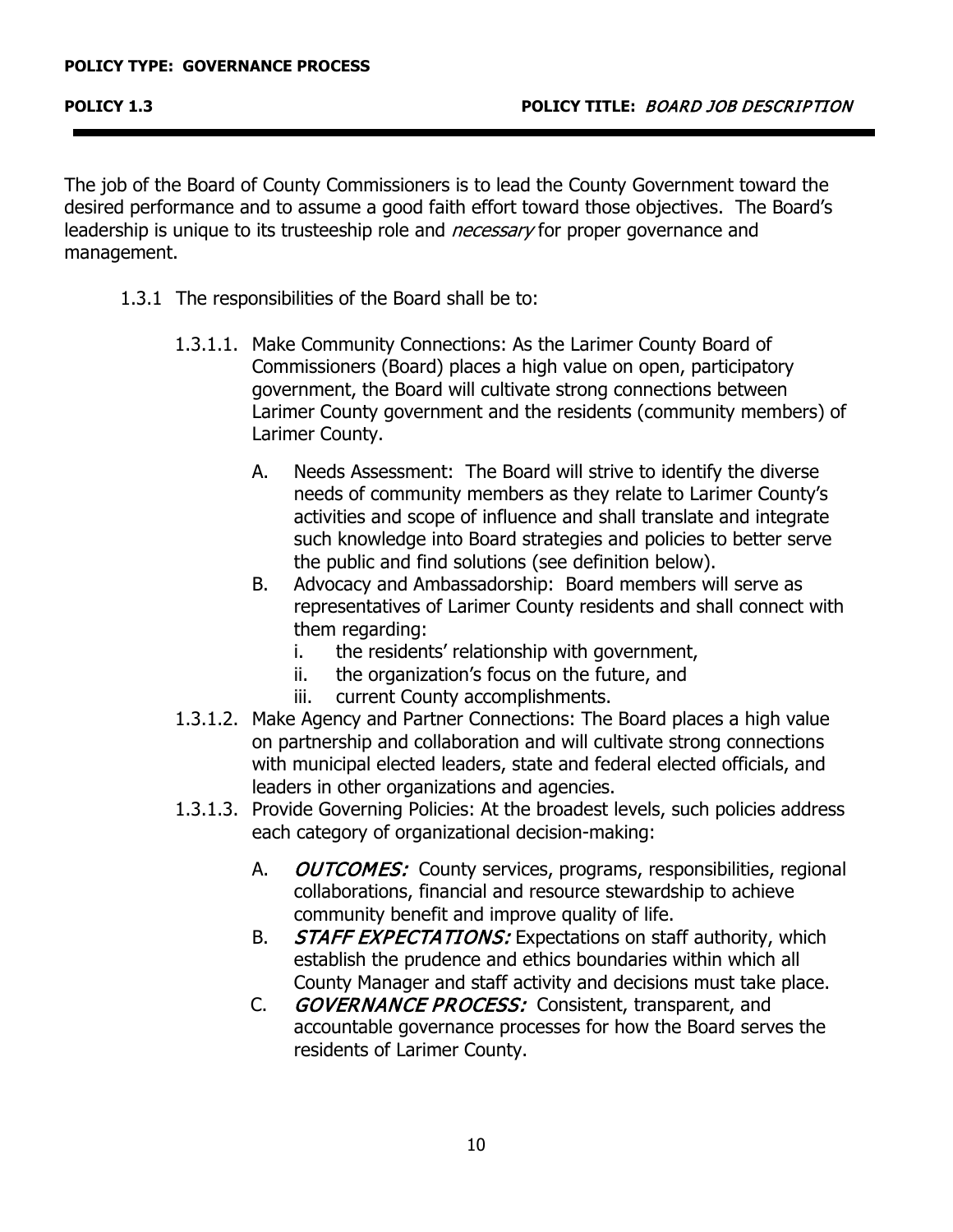- D. BOARD/STAFF CONNECTION: How authority and responsibilities are delegated and monitored for the County Manager and the County Attorney.
- 1.3.1.4. Provide Assurance of:
	- 2.2, and 2.3) A. County Manager performance (in accordance with policies in 2.1,
	- B. County Attorney performance (in accordance with policies in 2.4)
- 1.3.1.5. Approve, Adopt and Implement Regulations, Resolutions, and Ordinances.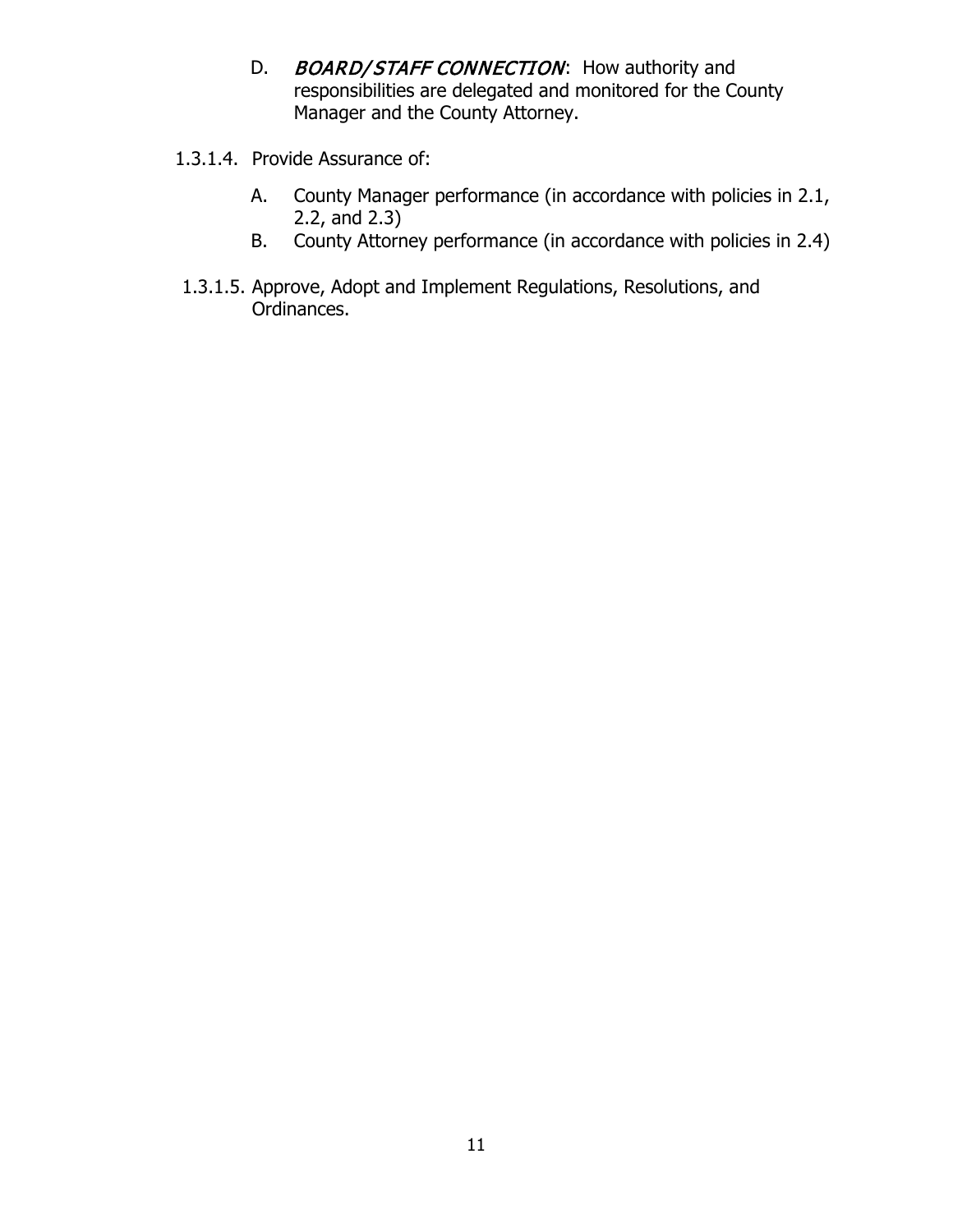The Board Chair's primary responsibilities are to establish procedural integrity and represent the Board of County Commissioners in the community (as delegated by the Board). Accordingly:

- 1.4.1. The Chair's responsibility is to consistently guide the Board's direction and activities within its adopted rules, procedures, and practices, as well as statutory requirements.
	- requirements.<br>1.4.1.1. Meeting agendas and discussion content will address those issues that are within the purview of the Board to decide, not those of the County's Manager.
	- 1.4.1.2. Deliberation will be fair, open, orderly, thorough, efficient, and focused on the issue at hand.
- 1.4.2. The authority of the Chair is to preside over meetings and to sign documents as authorized by the Board of County Commissioners.
- 1.4.3. The chair represents the Board only when delegated those responsibilities by the Board.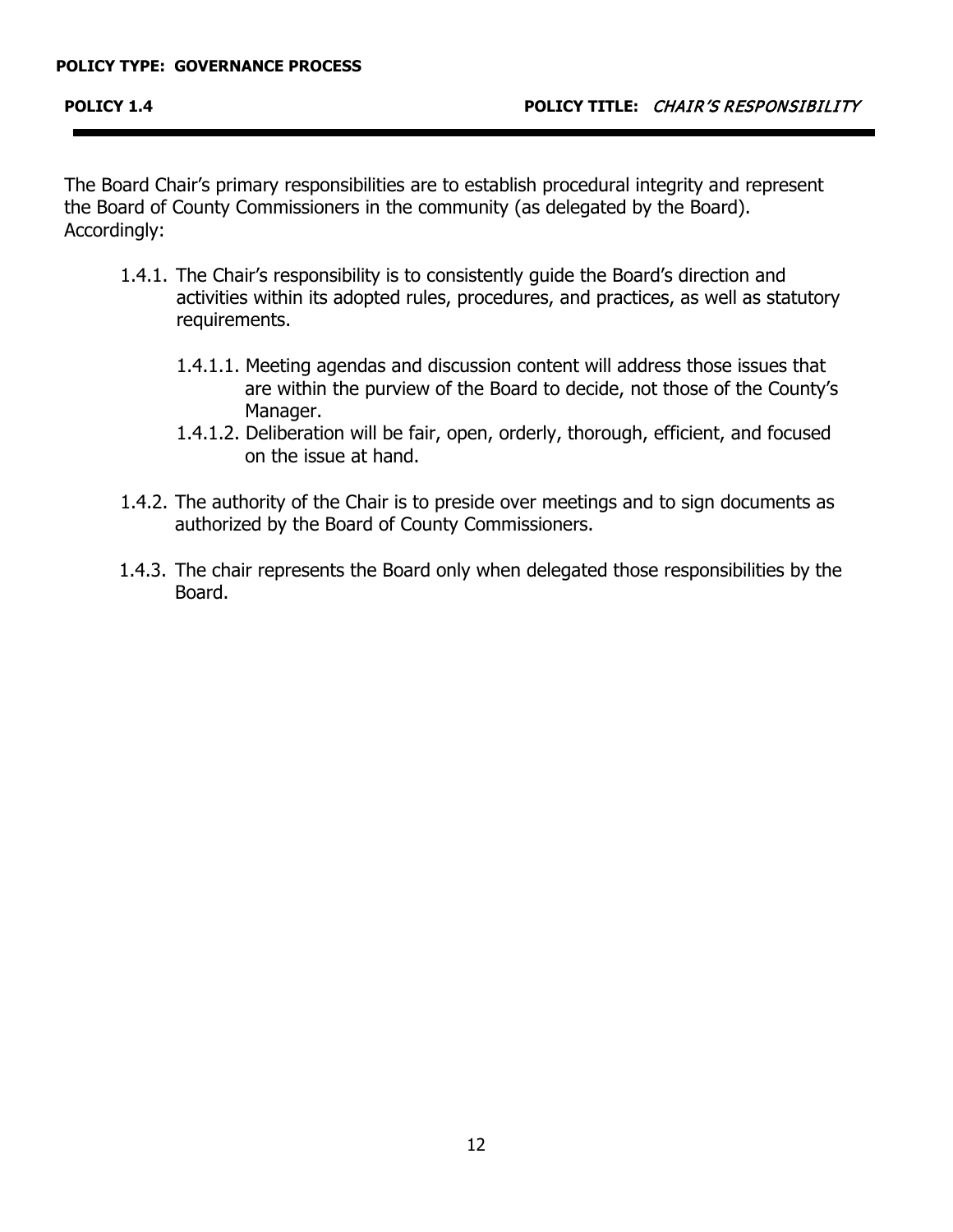The Board of County Commissioners (Board) shall operate in an ethical and businesslike manner. Accordingly:

- 1.5.1. Members of the Board must represent unconflicted service and dedication to the interests of the residents of the entire County. This accountability supersedes any conflicting obligation such as that to any advocacy or interest groups, or membership on other boards or staffs. This accountability also supersedes the personal interest of any board member acting as an individual consumer of the County government's service.
- 1.5.2. Members of the Board must avoid any fiduciary conflict of interest, ex-parte communication or nepotism conflicts.
- 1.5.3. Members of the Board will act in accordance with the Colorado Revised Statutes as they relate to the Board's responsibilities and authorities.
- 1.5.4. Individual Board members can represent the Board on county matters when delegated those responsibilities by the Board.
- 1.5.5. Members of the Board may not exercise individual authority over the County government except as explicitly set forth in Board policies.
	- 1.5.5.1. Board's interaction with the County Manager or with staff must recognize the lack of authority in any individual Board member or group of Board members except when explicitly authorized by the Board in a public meeting.
	- 1.5.5.2. Individual Board members' interaction with the public, press or other authorized by the Board in a public meeting or when interacting and speaking as an individual Commissioner. entities must recognize the same limitation except when explicitly
	- 1.5.5.3. Individual Board members will not make individual judgments of the performance of the County Manager, their staff, or the County Attorney except as that performance is assessed in accordance with explicit Board of County Commissioners' policies.
	- 1.5.5.4. Individual members of the Board of County Commissioners may not intentionally coerce or intimidate County employees, interfere with County employees' duties or authority.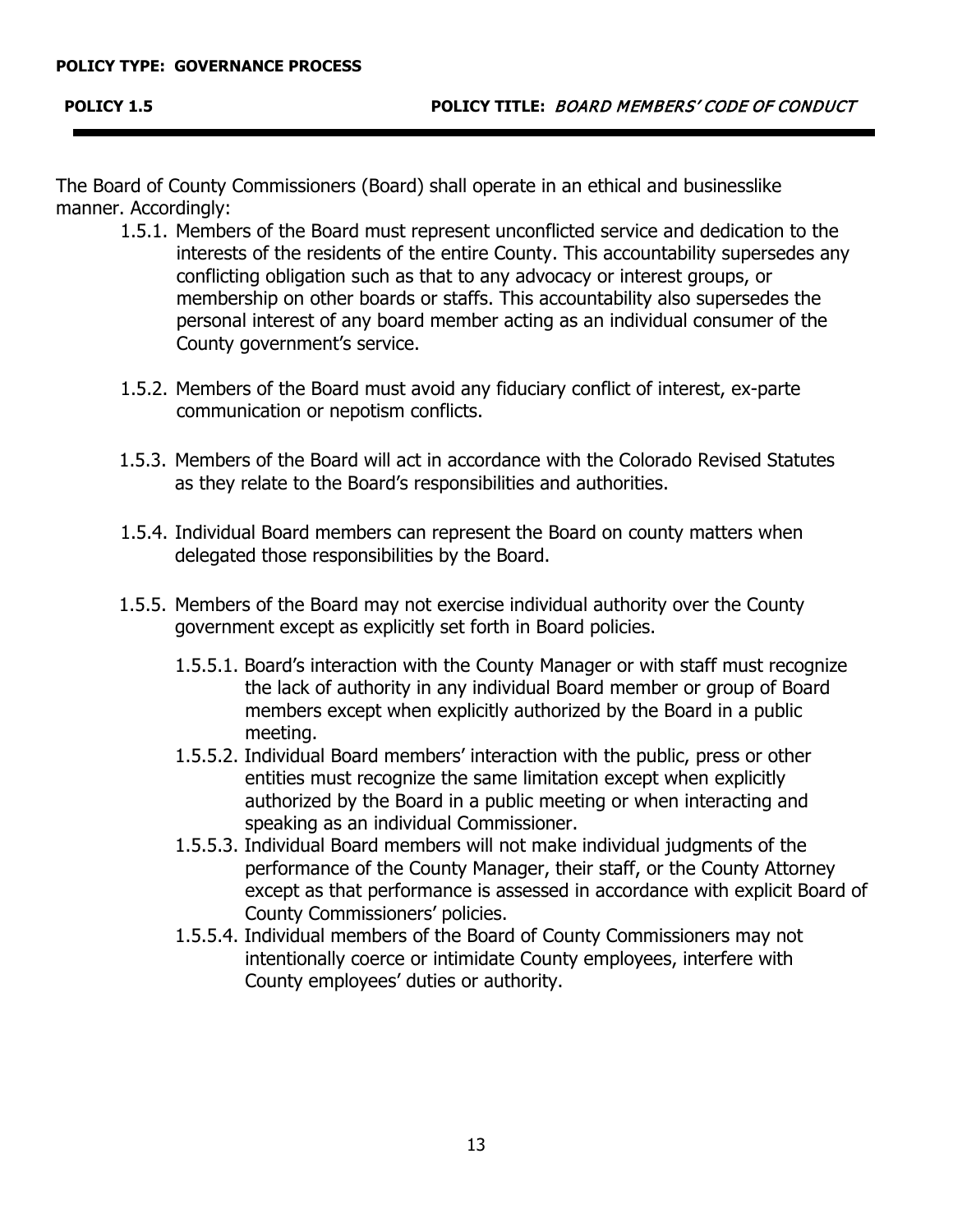**POLICY 1.6 POLICY TITLE:** BOARDS AND COMMISSIONS PRINCIPLES

 The Board of County Commissioners (Board) may establish boards and commissions to advise the Board in carrying out its responsibilities. Accordingly:

- 1.6.1. This policy applies only to boards and commissions which are created at the discretion of the Board.
- 1.6.2. Boards and commissions may not speak or act for the Board except when formally given such authority by the Board for specific and time-limited purposes. Expectations and authority will be carefully stated so as not to conflict with authority delegated to the staff. Certain boards, such as the Board of Health have authorities established by statute.
- 1.6.3. Boards and commissions are to help the Board of County Commissioners do its job, not to help staff do its job. Boards and commissions are intended to advise the Board by preparing policy recommendations for Board deliberation. Boards and commissions are not created by the Board to advise staff.
- 1.6.4. In keeping with the Board of County Commissioners' broader focus, boards and commissions normally will not have direct dealings with current staff operations. Boards and commissions cannot exercise authority over staff.
- 1.6.5. Because the staff works for the Board, they will not be expected to obtain approval of a board or commission before taking action unless otherwise authorized by state statute, Board policy, or federal regulation.
- 1.6.6. Because of the differing nature of Boards and Commissions, some of which are defined by state statute, the Board shall have and keep current an operating policy defining the role of different boards and setting forth rules and procedures for Larimer County Boards (OPS 100.1).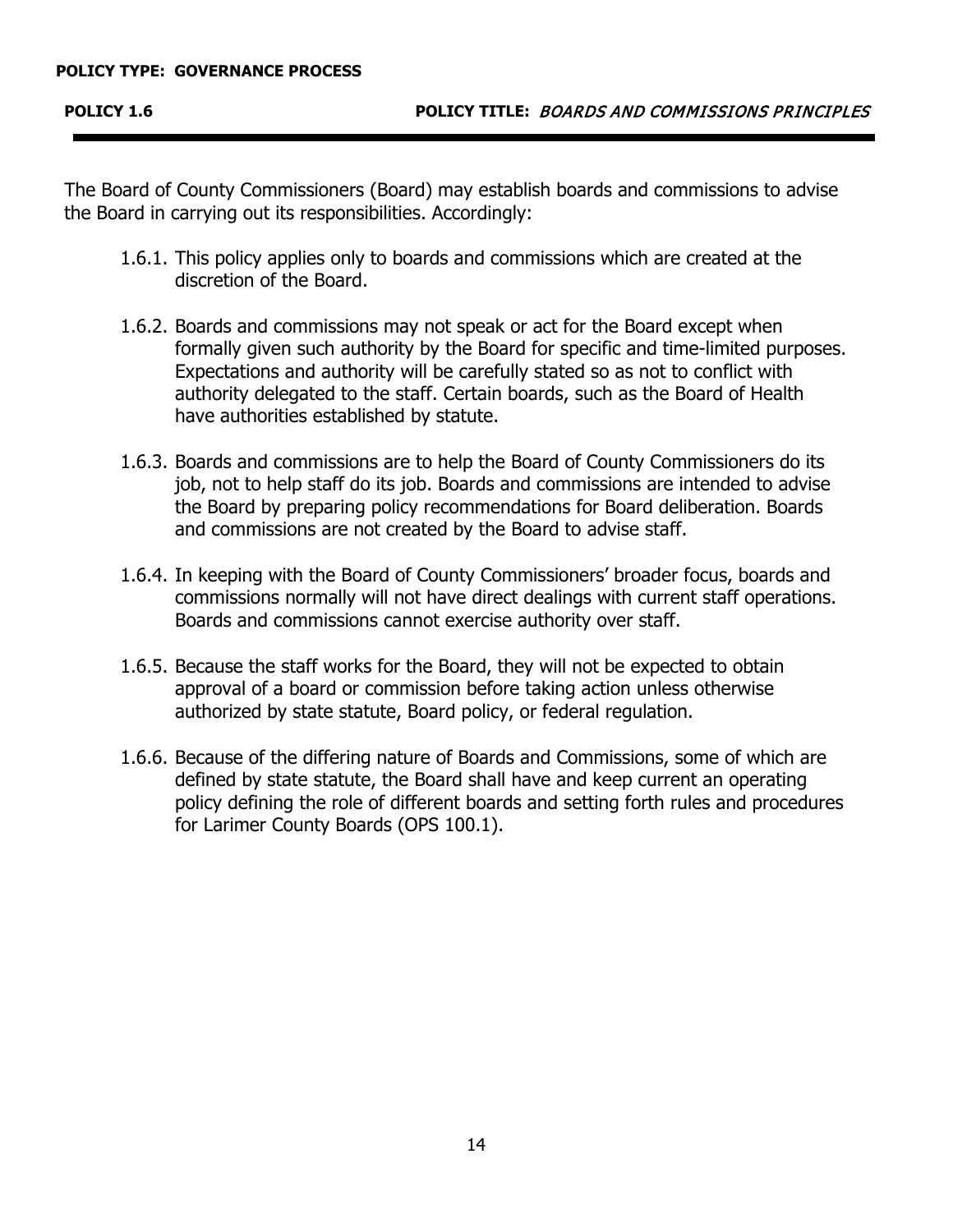Other than those statutorily required, all boards and commissions appointed by the Larimer County Board of County Commissioners exist so that Board decisions (a) will be made from an informed position, and (b) will be made in a public forum consistent with Board policy.

 Accordingly, the following practices shall guide the appointment and operation of all appointed boards and commissions:

- 1.7.1. The authority and responsibility of any board or commission will not duplicate the authority or responsibility of:
	- A. The Board of County Commissioners
	- B. County Staff
	- C. Any other board or commission
	- D. County Auditor
	- E. County Attorney
- 1.7.2. All boards and commissions will undergo a regular sunset review, at least once every five years, and according to a staggered schedule to be adopted separately by the Board of County Commissioners.
- 1.7.3. Said sunset review shall include a review of the board or commission's mission statement and the Board of County Commissioners' charge to the board or commission of their role, responsibility, authority, and a determination of the continuing need for the board or commission.
- 1.7.4. Appointments to all Boards and Commissions by the Board of County Commissioners shall be limited to maximum service of two consecutive terms on any particular board or commission, unless waived by the Board of County Commissioners for the following reasons:
	- 1.7.4.1. Lack of applicants to fill positions on the Board or Commission.
	- 1.7.4.2. Lack of applicants with specific required knowledge or skill to fill the position.
	- 1.7.4.3. Lack of applicants who meet specific qualifications as required by policy or statute to fill the position.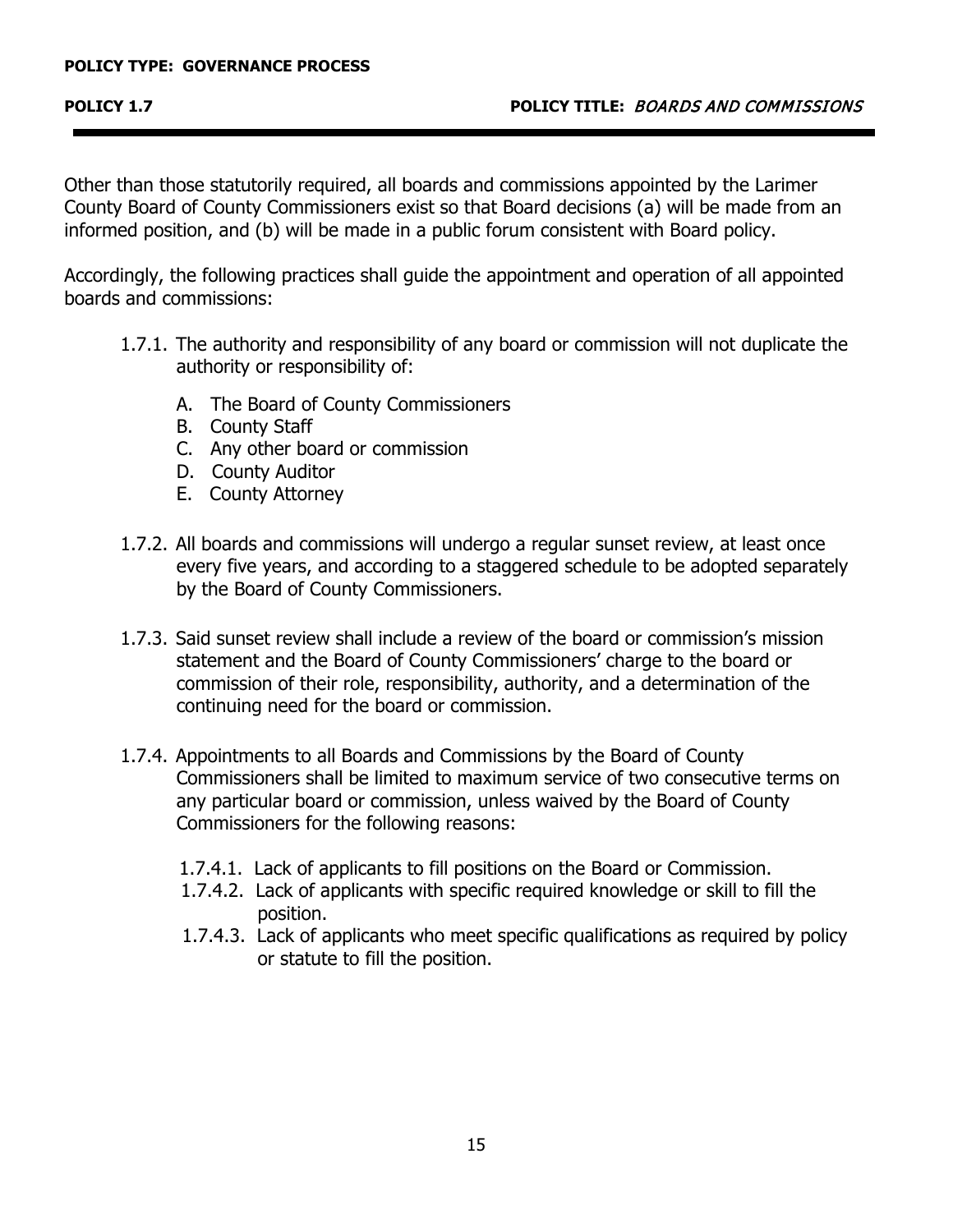The Board of County Commissioners' official connection to the operation of departments of County Government and staff, under the jurisdiction of the Board of County Commissioners, is the County Manager. This policy is further defined in the four sub-sections that follow.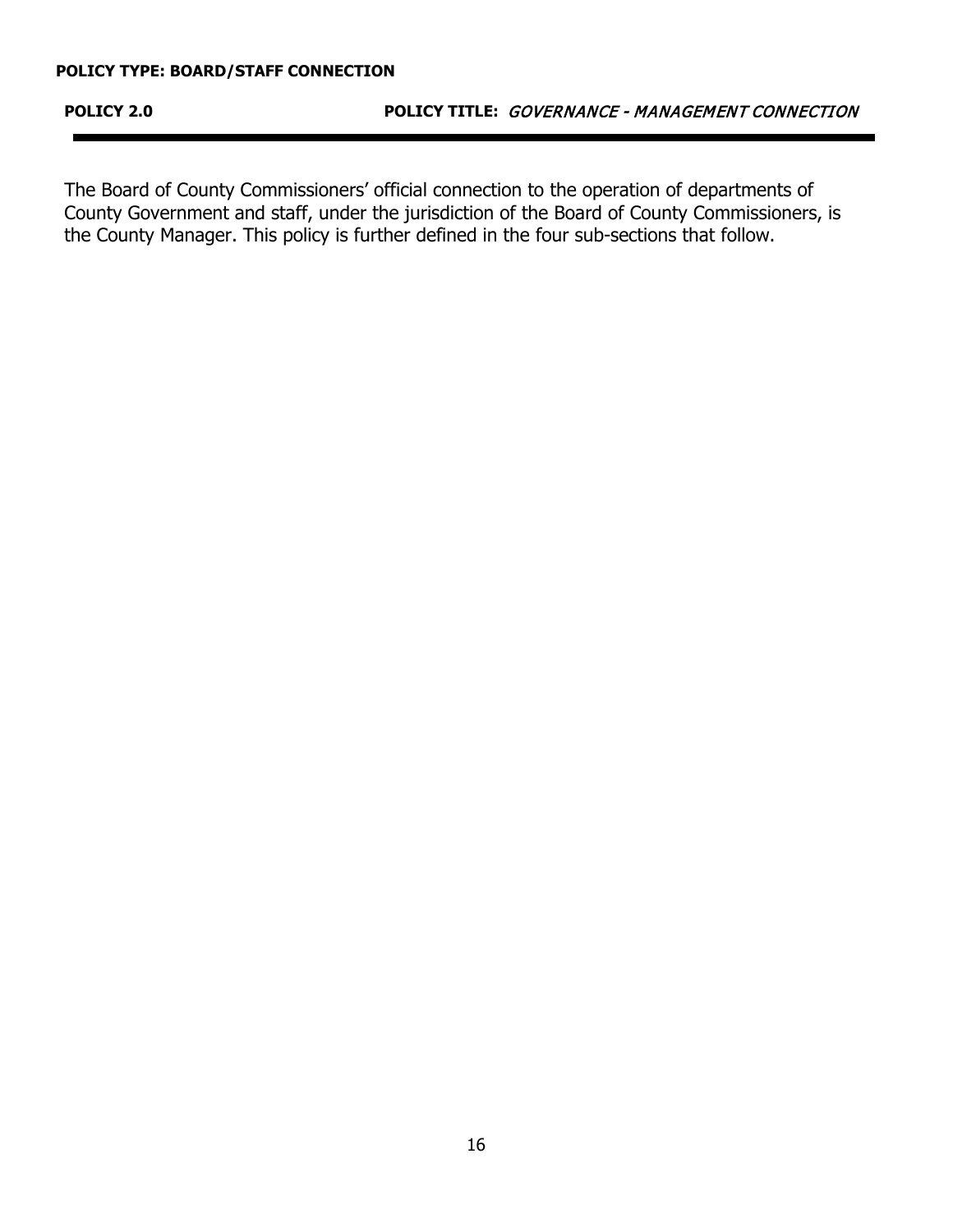The Board of County Commissioners' job responsibilities are generally focused on establishing the broadest vision and policies. Implementation and day to day decision making is delegated to the County Manager.

- 2.1.1 Only decisions of the Board of County Commissioners (Board), by majority vote, are binding on the County Manager.
- 2.1.2 With the exception of the County Attorney, the County Manager shall have line authority over all county service areas and departments under the Board. This authority shall include supervision and direct responsibility over day-to-day functions and management decisions required to carry out the objectives of the Board. Employment decisions regarding appointed officials reporting to the County Manager shall be made in close cooperation with the Board.
- 2.1.3 The policies and goals of the Board direct the County Manager to achieve certain results; the policies permit the County Manager to act within acceptable boundaries of prudence and ethics. With respect to the policies, the County Manager is authorized to make all decisions, take all actions, and develop all activities as long as they are consistent with *any reasonable interpretation* of the policies of the Board.
- 2.1.4 No individual member of the Board of County Commissioners has authority over the County Manager. Information may be requested by individual Board members, but if such a request, in the County Manager's judgment, requires a material amount of resources or impacts other necessities, the County Manager may ask for majority Board action on such a request.
- 2.1.5 It is understood that at times it may be in the best interest of the County to waive or grant exceptions to adopted Board policy. The County Manager shall request Board approval for any policy waiver or exception prior to its implementation where Board approval is required.
- 2.1.6 Should the County Manager deem it necessary to, or inadvertently, violate a Board policy, they shall promptly inform the Board of County Commissioners. Informing is simply to guarantee no violation may be intentionally kept from the Board, not to request approval. Board response, either approving or disapproving, does not exempt the County Manager from subsequent Board judgment of the action.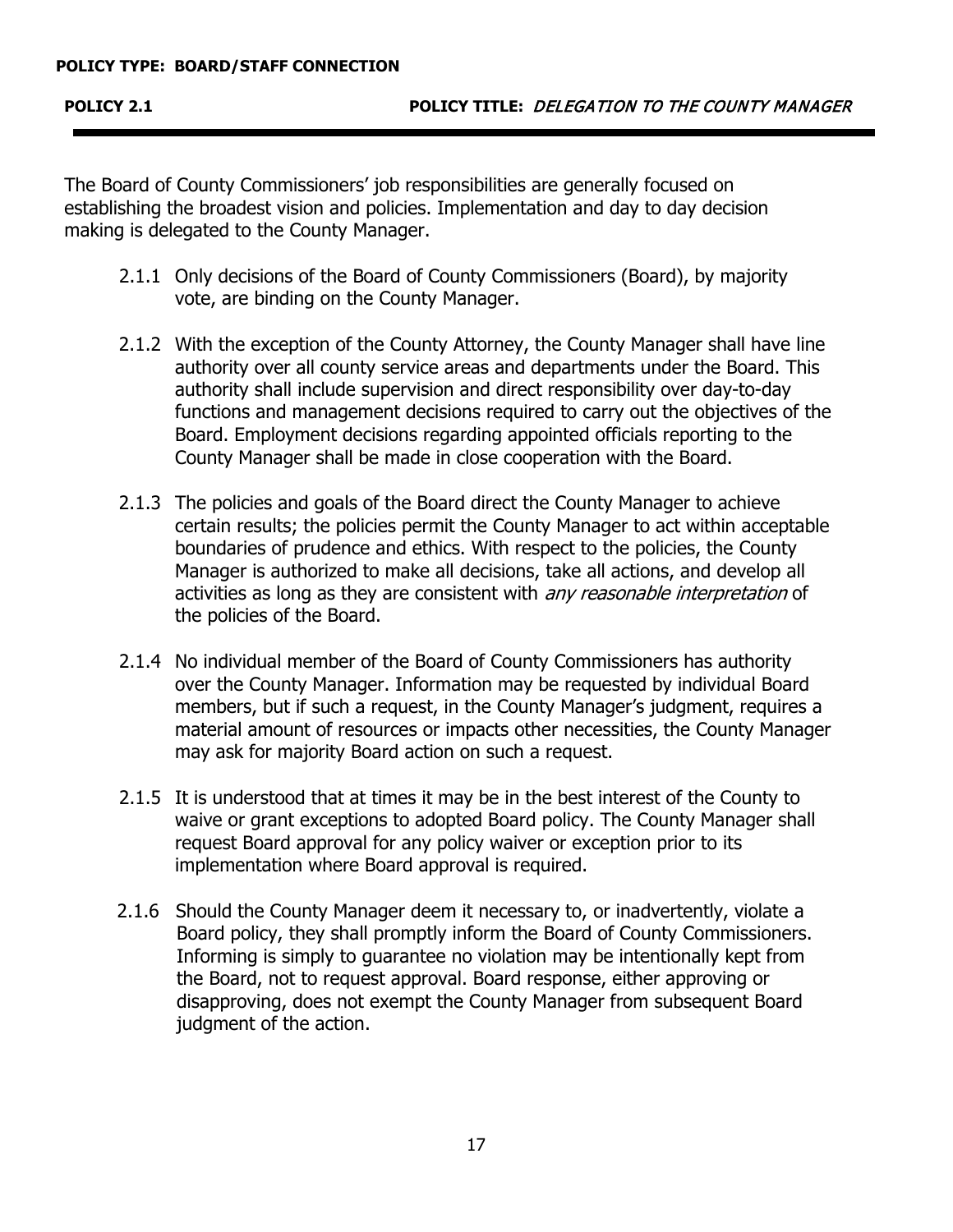As the Board's primary connection to the operations of County government, the County Manager's performance parallels organizational performance (within the scope of the County Manager's authority).

The County Manager's job contributions can be stated as performance in two areas:

- 2.2.1 Board outcomes are met, and policies are followed (within the scope of the County Manager's authority).
- 2.2.2 County government operations are within the boundaries established in Board policies on staff expectations (within the scope of the County Manager's authority).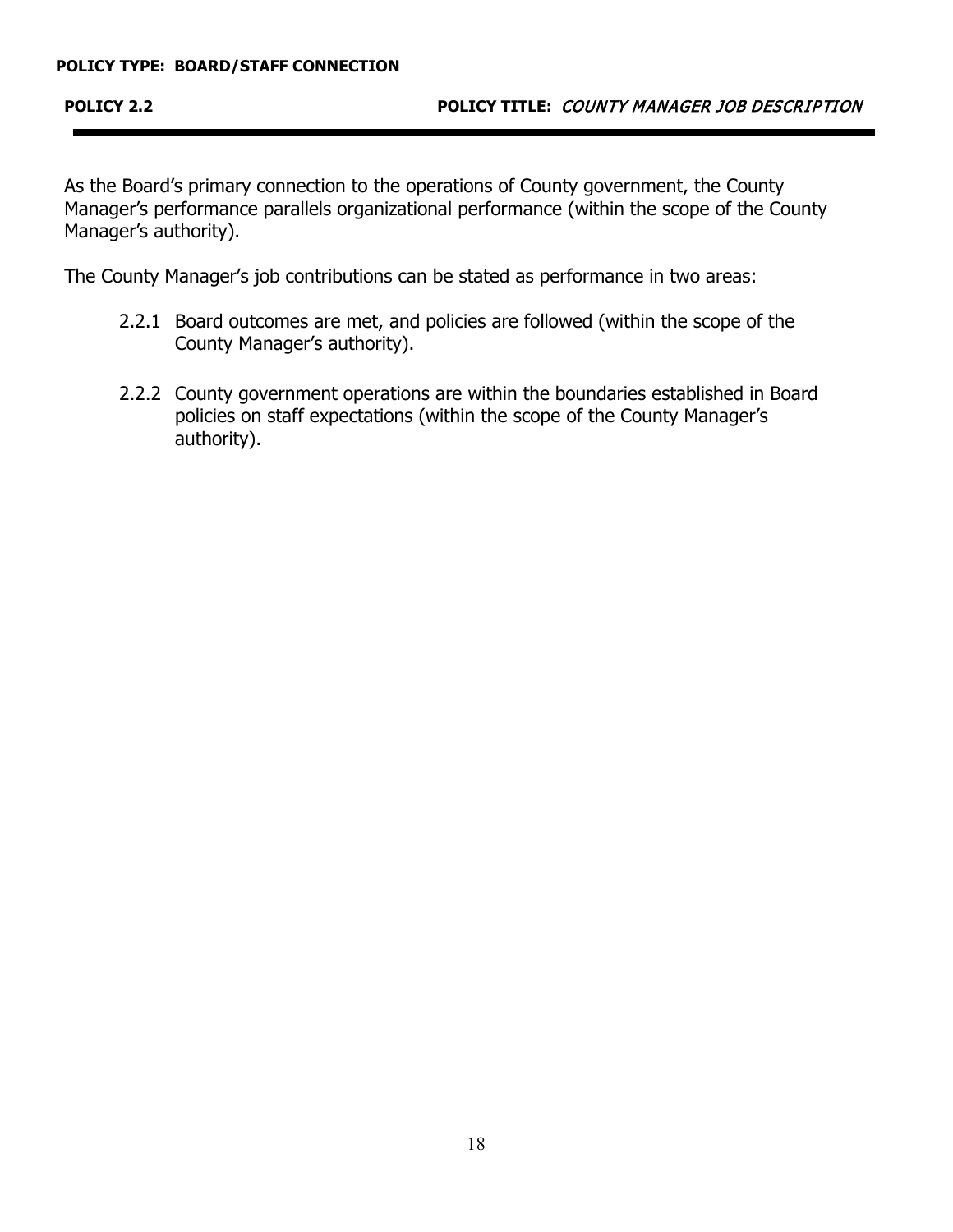### **POLICY 2.3 POLICY TITLE:** MONITORING COUNTY MANAGER PERFORMANCE

 Overseeing County Manager performance includes measuring organizational performance in comparison with Board policies on outcomes and on staff expectations. Accordingly:

- 2.3.1. The purpose of this oversight is simply to determine the degree to which Board policies are being met. Oversight will be as routine as possible, using a minimum of Board time so that meetings can focus on creating the future.
- 2.3.2. The Board will conduct an annual formal evaluation of the County Manager in October.
- 2.3.3. The Board will provide oversight of the County Manager's performance with respect to these expectations at least annually.
	- 3.0 General Executive Guidance
	- 3.1 Customer Service
	- 3.2 Treatment of Staff and Volunteers
	- 3.3 Financial Planning/Budgeting
	- 3.4 Financial Condition & Activities
	- 3.5 Asset Protection
	- 3.6 Emergency CM Back-Up & Replacement
	- 3.7 Emergency Preparedness
	- 3.8 Compensation and Benefits
	- 3.9 Communication and Support to the Board
	- 3.10 Capital Equip. & Improve. Programming
	- 3.11 Quality of Life
	- 3.12 Internal Procedures
	- 4.1 Community Vision
	- 4.2 Guiding Principles
	- 4.3 Core Services
	- 4.4 Strategic Plan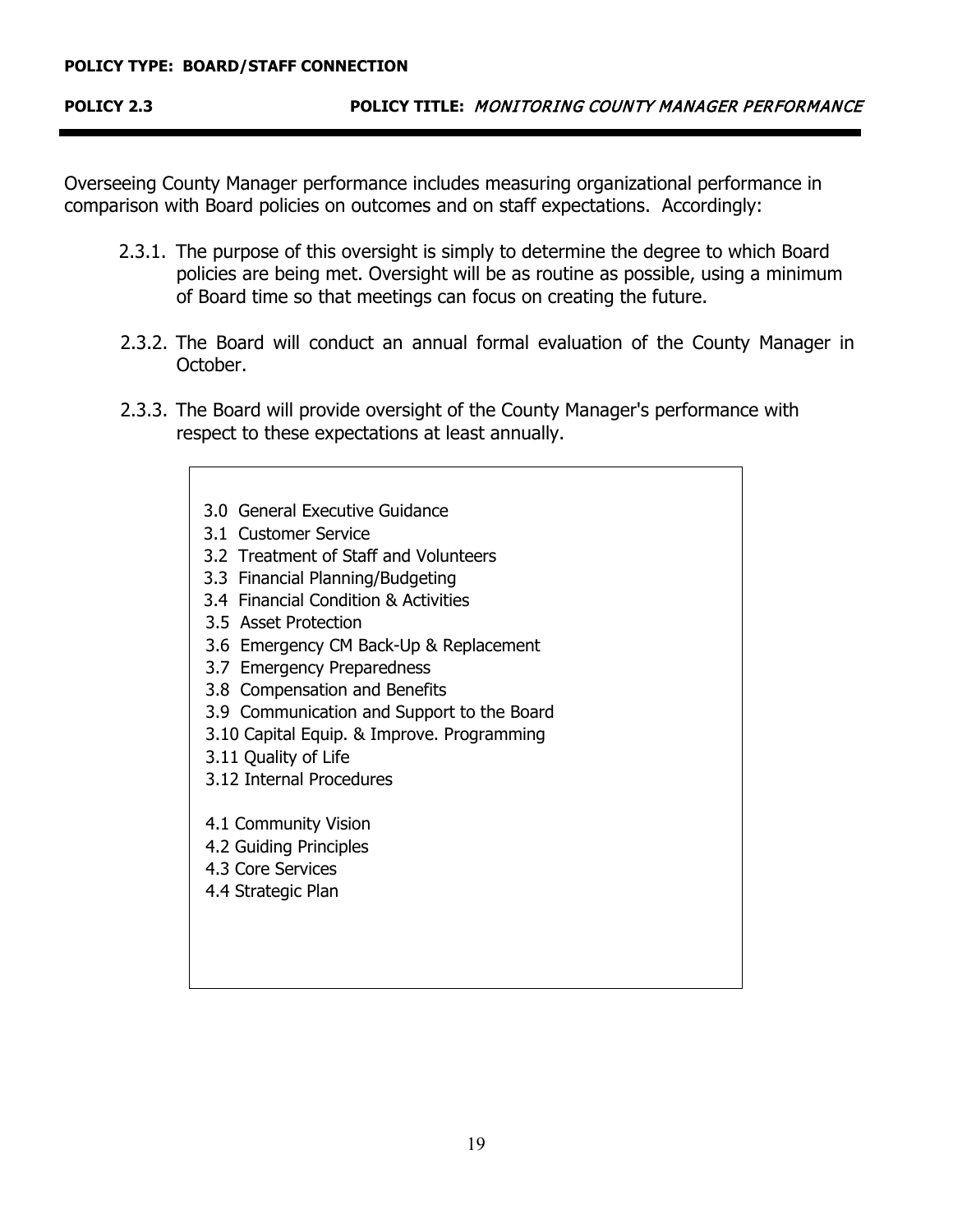The County Attorney is appointed by and advises and represents the BOCC and is authorized by the BOCC to advise and represent in civil matters all County Departments, boards/commissions/councils, employees, Elected Officials (Assessor, Coroner, Clerk & Recorder, Surveyor, Sheriff, Treasurer, and Public Trustee), Larimer County Department of Health and Environment, District Attorney for the Eighth Judicial District of Colorado, and Public Improvement Districts for which the BOCC is ex officio as the Board of Directors (collectively "Represented Parties"). The County Attorney is also appointed by Colorado law to represent the "People of the State of Colorado" in Dependency and Neglect matters, and such representation is statutorily controlled by the Colorado Children's Code, Title 19, Colorado Revised Statutes.

- 2.4.1 Ethical Obligations of the County Attorney
	- 2.4.1.1 The County Attorney at all times will be guided by, and subject to, the Colorado Rules of Professional Conduct for Attorneys. This includes compliance with Rule 1.13, Organization as Client, which charges the County Attorney with representing the entity of Larimer County acting through the BOCC and County Officials.
- 2.4.2 County Attorney Authority and Accountability
	- 2.4.2.1 The County Attorney shall provide legal services and representation to the BOCC and is authorized to provide legal services and representation to the Represented Parties so long as they are acting within the scope of their legal duties.
	- 2.4.2.2 The County Attorney is responsible for determining conflicts of interest related to representation of the BOCC and Represented Parties, and timely advising all relevant parties regarding any such conflicts.
	- 2.4.2.3 The County Attorney shall have supervisory and operational control over the legal representation to the BOCC and Represented Parties.
	- 2.4.2.4 The County Attorney shall provide adequate staff to provide legal services oversee the services of outside legal counsel as he/she deems necessary or prudent. When the services of outside counsel are used, the County Attorney shall ensure that such services are cost-effective and competent. and shall, subject to budgetary considerations and appropriations, obtain and
	- 2.4.2.5 The County Attorney is accountable to the BOCC acting as a body rather than to individual Board members. The County Attorney will communicate and assist BOCC members individually but remains accountable to the BOCC as a whole. The County Attorney is responsible for advising the BOCC as a whole when issues or tasks from individual BOCC members may overlap with policy issues, may require considerable resources, or is of a nature that the County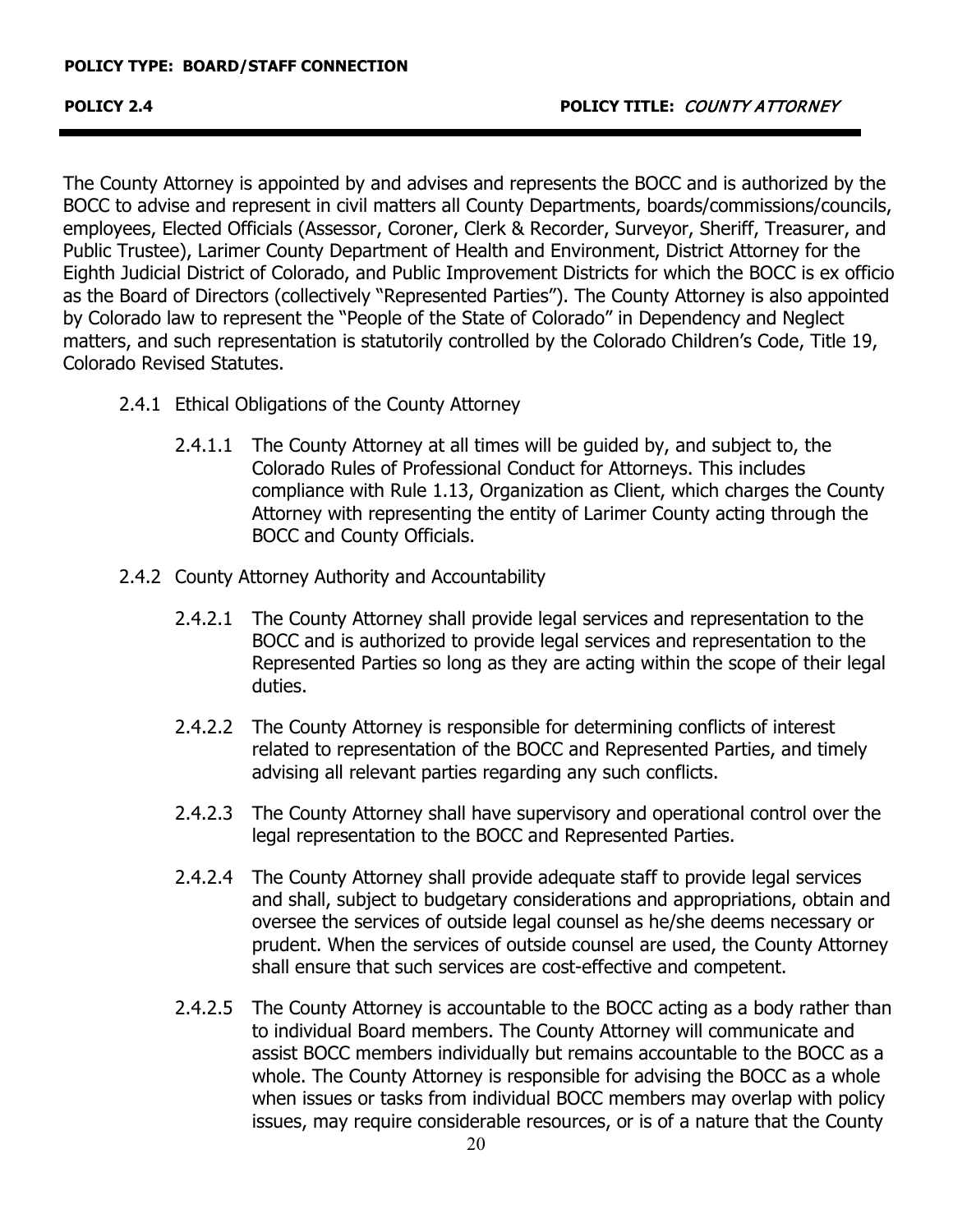Attorney believes the other members of the BOCC would want to be informed.

- 2.4.2.6 The County Attorney is accountable for all functions, resources, and personnel of the County Attorney's Office.
- 2.4.3 County Attorney Expectations
	- 2.4.3.1 The County Attorney shall treat the public, County employees, and others with respect and fairness, and promote a positive image of the County through a high degree of professionalism.
	- straightforward legal advice, and shall not be deterred from giving candid advice by the prospect that the advice maybe unpalatable. 2.4.3.2 The County Attorney shall provide competent, prompt, honest, and
	- 2.4.3.3 In providing legal advice the County Attorney shall refer not only to law but to other considerations such as moral, economic, social, and political factors that may be relevant to the situation.
	- 2.4.3.4 The County Attorney shall zealously advocate while always being consistent with requirements of honest dealings with others.
	- 2.4.3.5 The County Attorney shall maintain timely and open communication and provide timely legal advice and services in all areas of representation.
	- 2.4.3.6 The County Attorney shall timely inform and seek guidance from the BOCC on threatened or anticipated legal claims, changes in the law, or other events that may expose the County to liability or otherwise interfere with implementation of BOCC policies, missions, and goals. This obligation shall run to a Represented Party as applicable.
	- 2.4.3.7 The County Attorney shall timely update the BOCC on the status of all pending litigation against the BOCC and advise about litigation risks and any potential for settlement. This obligation shall run to a Represented Party as applicable.
	- 2.4.3.8 The County Attorney shall maintain general succession plans to ensure Larimer County, the BOCC, and Represented Parties are adequately represented by other member(s) of the County Attorney's Office in the absence of the County Attorney.
	- 2.4.3.9 The County Attorney shall be accessible to, work cooperatively with, and maintain healthy working relationships with the BOCC, County Manager, and all Represented Parties.
- 2.4.4 County Attorney Performance
	- 2.4.4.1 The BOCC may evaluate the performance of the County Attorney at any time and intends to provide a formal annual review each November.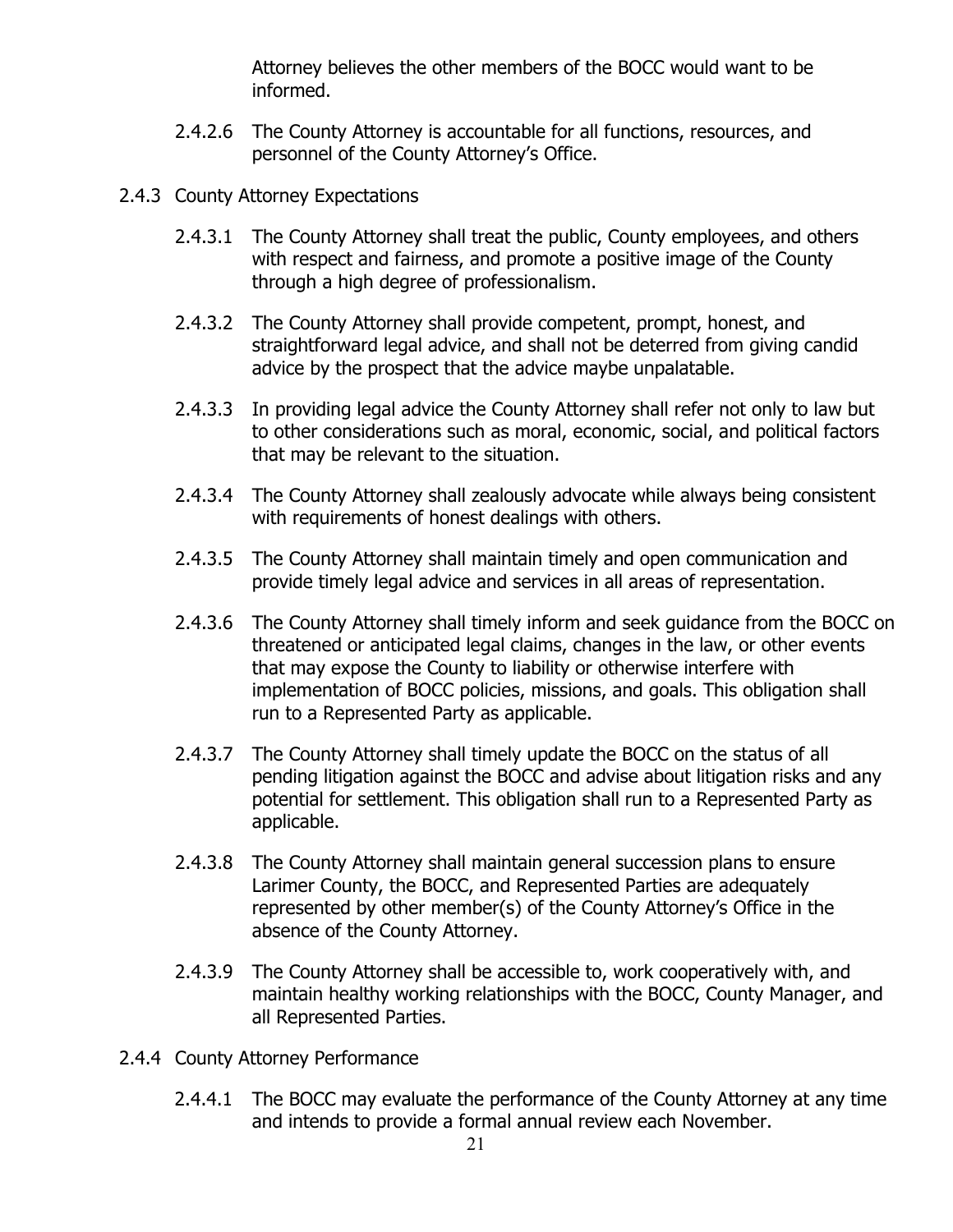Within the scope of authority delegated to them by the Board of County Commissioners (Board), the County Manager shall adhere to commonly accepted business and professional ethics. This policy is further defined in the twelve sub-sections that follow.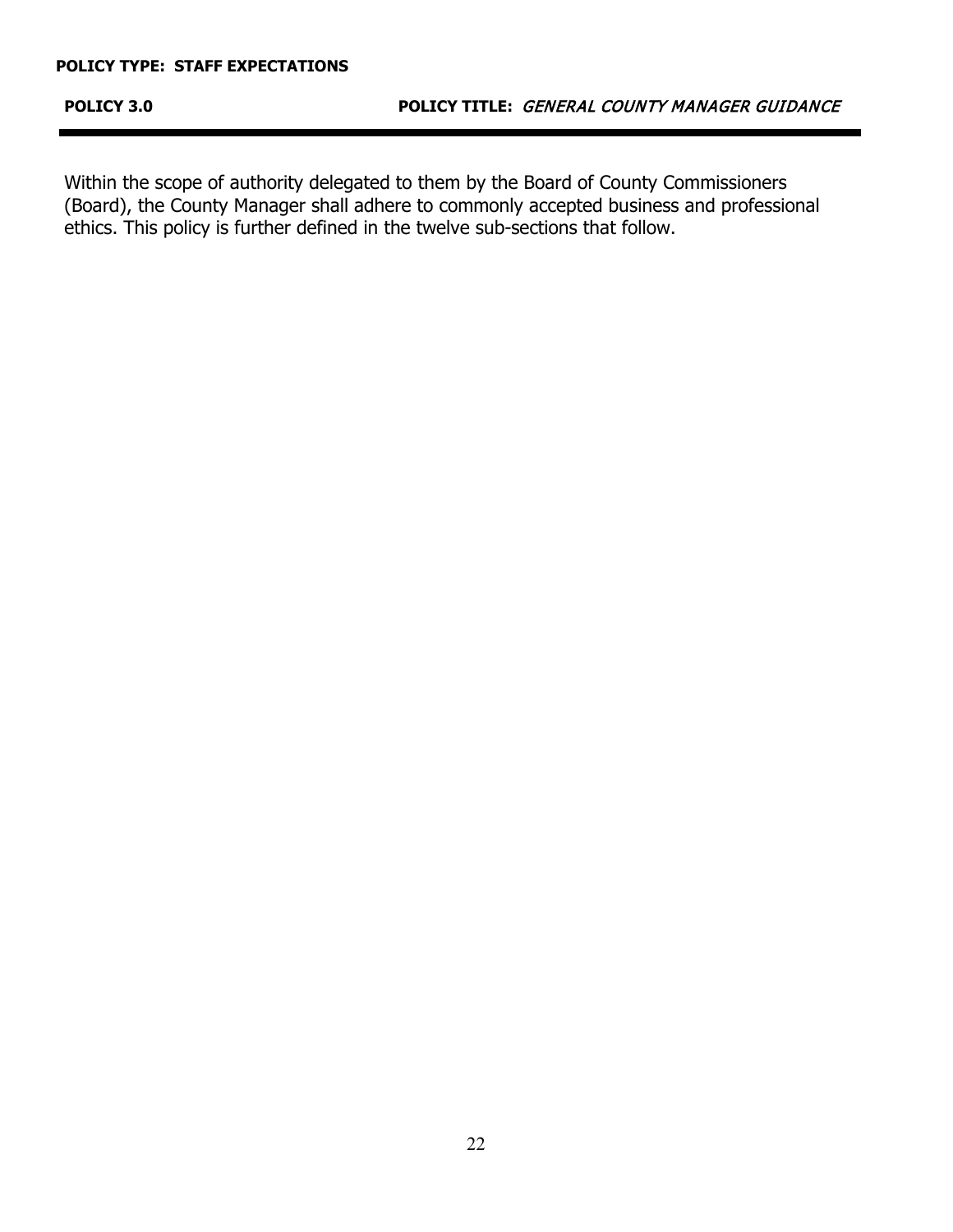The quality of life in Larimer County depends on the partnership between residents, elected officials, and County employees. Therefore, within the scope of their authority, the County Manager shall not fail to ensure high standards regarding the treatment of our residents

Accordingly, they shall encourage employees to follow these practices for serving customers:

- 3.1.1 The residents of Larimer County deserve the best possible services and facilities given available resources.
- 3.1.2 Prompt action is provided to resolve problems or issues.
- 3.1.3 Attention is paid to detail and quality service is provided that demonstrates a high level of professionalism.
- 3.1.4 Each employee represents excellence in public service.
- 3.1.5 Each employee performs their work with awareness that each employee is "the County" in the eyes of the public.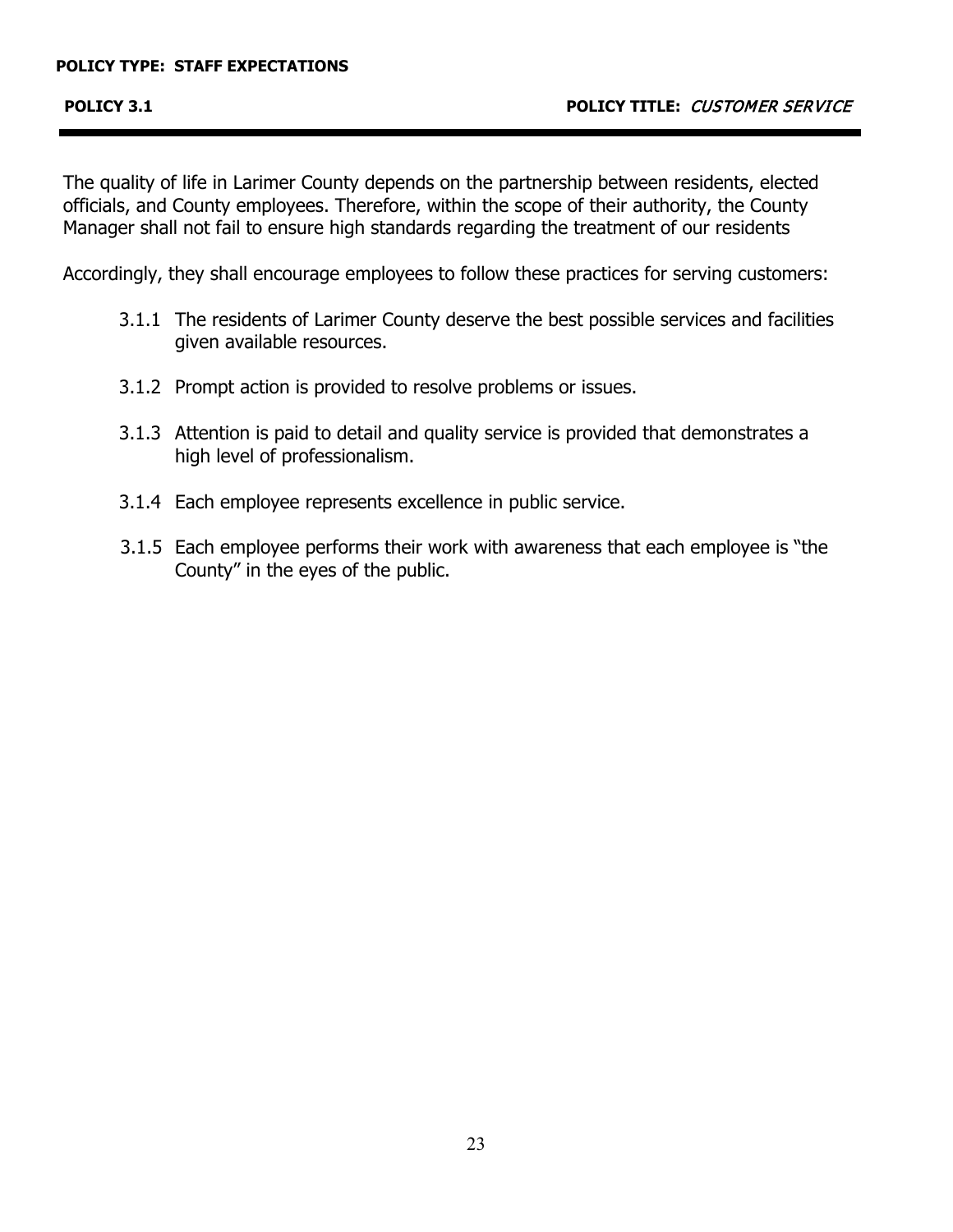### **POLICY 3.2 POLICY TITLE:** TREATMENT OF STAFF AND VOLUNTEERS

 With respect to the treatment of paid and volunteer staff, the County Manager shall create conditions which are safe, fair, and respectful.

Accordingly, pertaining to paid staff within the scope of their authority, the Manager shall:

- 3.2.1 Operate within written personnel policies that clarify personnel rules for employees.
- 3.2.2 Acquaint staff with their rights under this policy upon employment.
- 3.2.3 Commit and adhere to the policies of Equal Employment Opportunity and Fair Labor Standards Act.
- 3.2.4 Make reasonable efforts to provide a safe and equitable working environment for employees, volunteers and community members using county services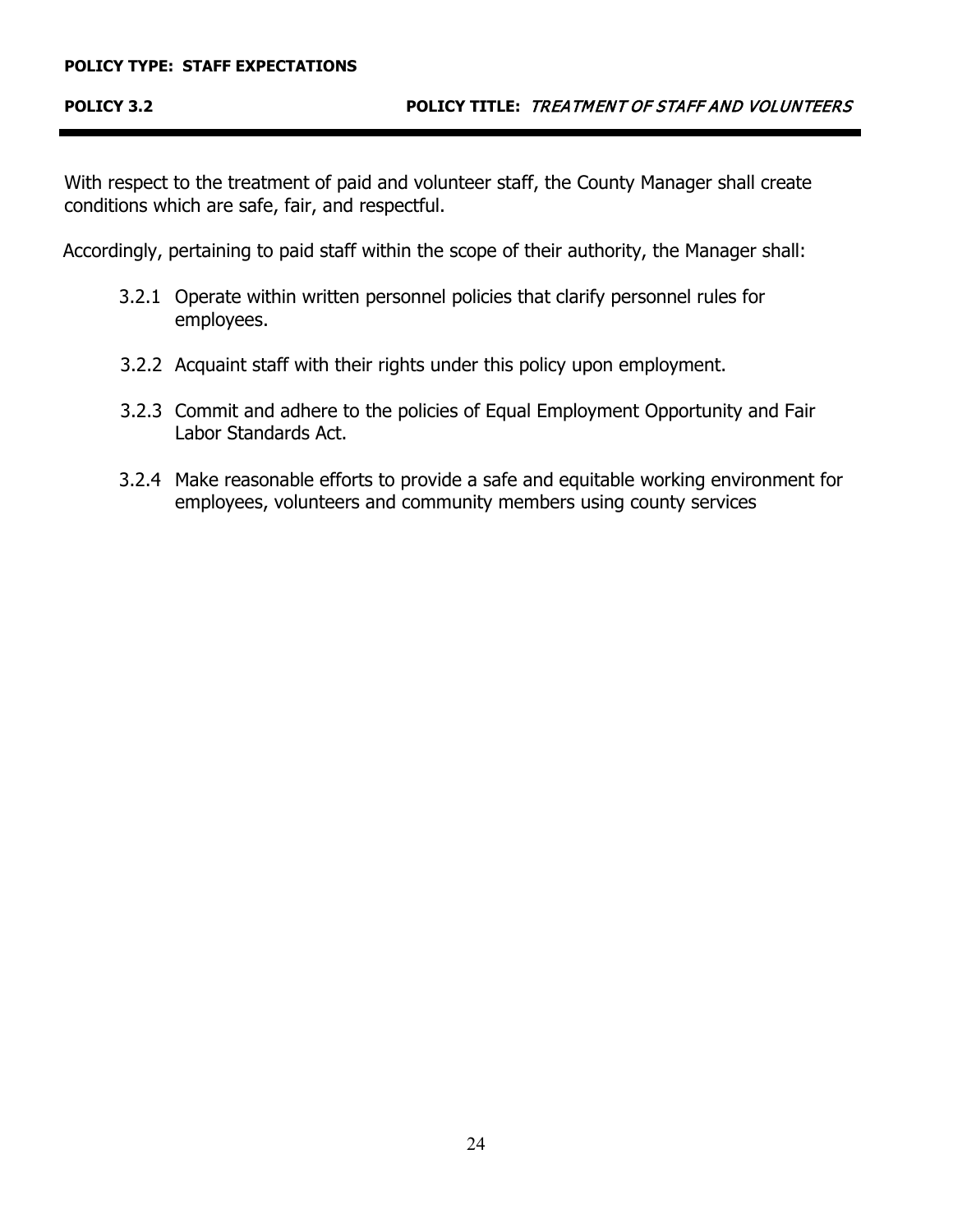### **POLICY 3.3 POLICY TITLE:** FINANCIAL PLANNING

 With respect to strategic planning for projects, services and activities with a fiscal impact, the County Manager shall protect both the programmatic and fiscal integrity of County government. Accordingly, the County Manager shall use budgeting practices that:

- 3.3.1. Adhere to statutory requirements.
- 3.3.2. Implement Board-stated priorities in its allocation among competing budgetary needs.
- 3.3.3. Contain adequate information to enable credible projection of revenues and expenses, separation of capital and operational items, cash flow and subsequent audit trails, and disclosure of planning assumptions.
- 3.3.4. Prevent expenditure in any fiscal year of more funds than are conservatively projected to be received in that period, or which are otherwise available.
- 3.3.5. Maintain fund balances or reserves in all funds to a level at or above that established by the Board of County Commissioners.
- 3.3.6. Maintain a Budget Contingency Plan capable of responding to significant shortfalls within the County's budget.
- 3.3.7. Provide for an annual audit.
- 3.3.8. Protect, within their ability to do so, the integrity of the current or future bond ratings of the County.
- 3.3.9. Result in new positions or additions to the staffing document only with specific approval of the Board of County Commissioners. The County Manager may approve positions funded by grants, which would not impose additional costs to the County in addition to the grant funds.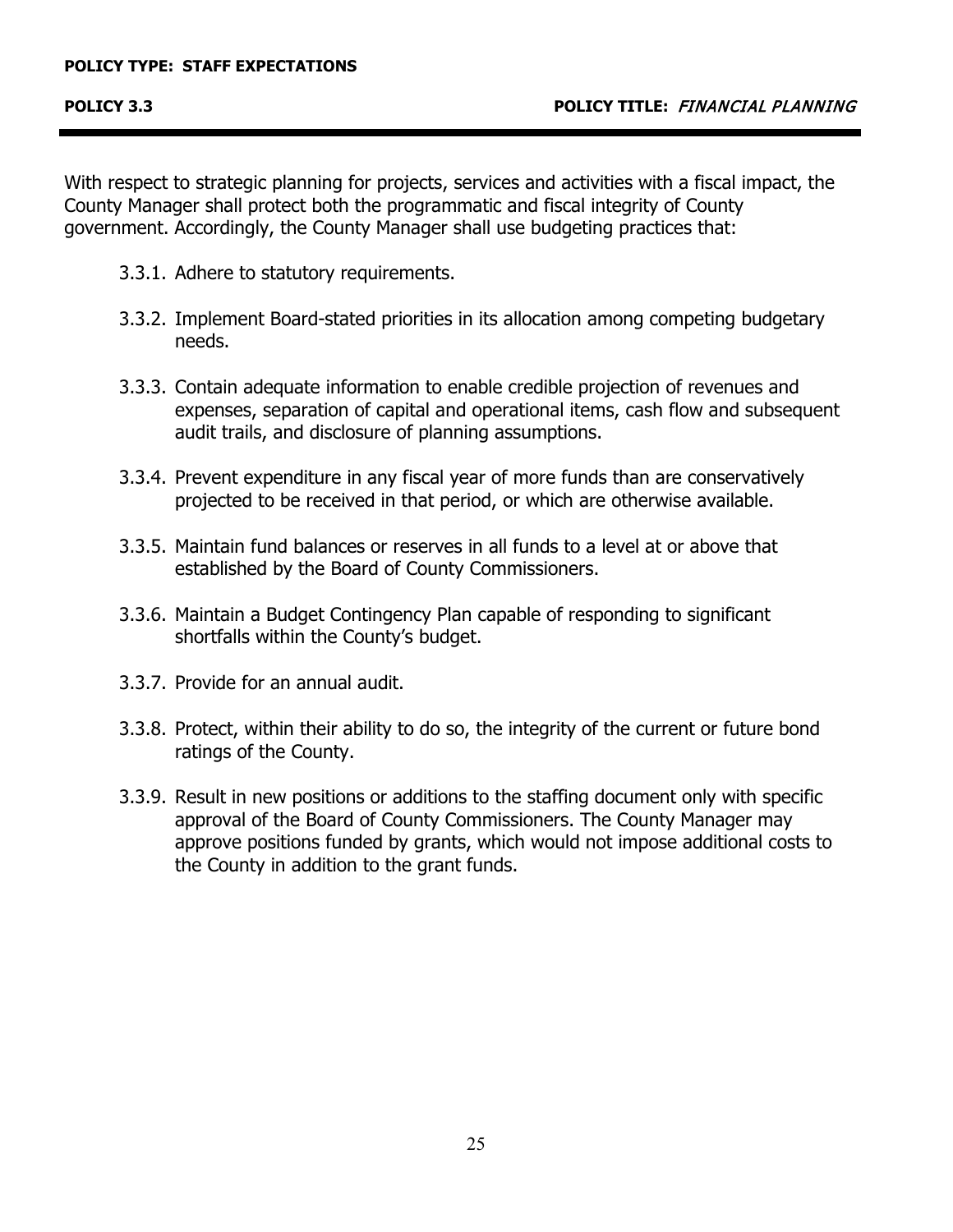### **POLICY 3.4 POLICY TITLE:** FINANCIAL CONDITION AND ACTIVITIES

 With respect to the actual, ongoing condition of the County government's financial health, the County Manager shall steward the County's fiscal health and integrity in accordance with Board Objectives policies. Accordingly, the County Manager shall:

- 3.4.1. Expend no more funds than are available.
- 3.4.2. Manage the general fund and other fund balances to remain at least ten percent above annual expenditures as of the end of the fiscal year, unless otherwise authorized by the Board.
- 3.4.3. Maintain cash balances at or above the amount needed to settle payroll and debts in a timely manner.
- 3.4.4. Arrange for payments and filings to be timely and accurate.
- 3.4.5. Ensure all purchases are made using normally prudent protection against conflict of interest and practices in violation of state law or County purchasing procedures.
- 3.4.6. Use all funds only for a purpose for which the fund was established.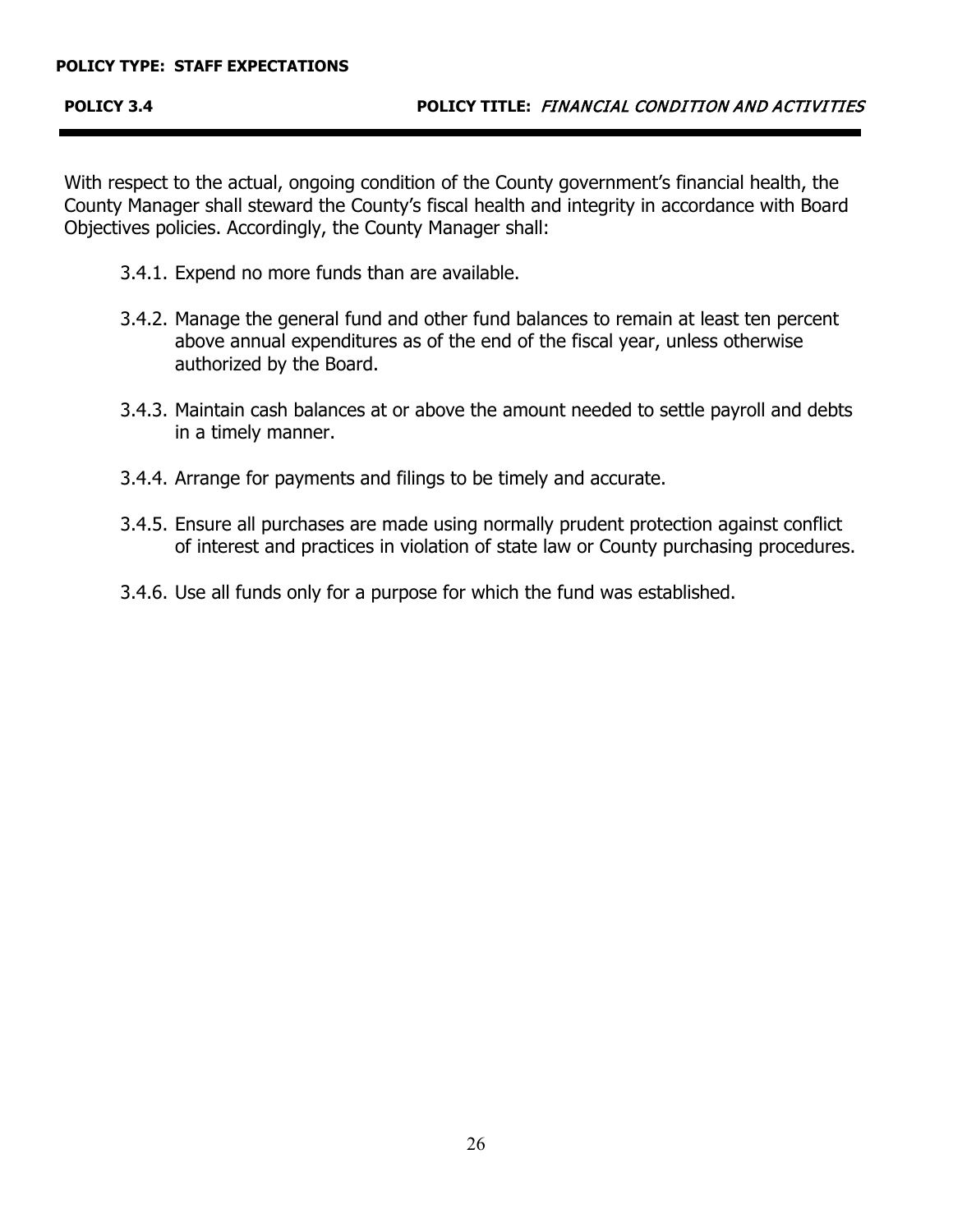Within the scope of their authority in the County and given available resources, the County Manager shall ensure the County's assets are adequately protected and maintained.

Accordingly, they shall:

- 3.5.1. Have in place a Risk Management program which insures against property losses and against liability losses to Board members, staff, and Larimer County to the amount legally obligated to pay.
- 3.5.2. Protect plant, facilities and equipment from improper wear and tear or insufficient maintenance (except normal deterioration and financial conditions beyond County Manager control).
- 3.5.3. Receive, process, or disburse funds under controls sufficient to meet the Boardappointed auditor's standards.
- 3.5.4. Protect County government, its Board of County Commissioners, and staff from third party claims of liability.
- 3.5.5. Protect intellectual property, information and files from loss or significant damage.
- 3.5.6. Acquire, encumber, dispose, or contract for real property only as expressly permitted in County policy.
- 3.5.7. Use internal control standards that are necessary to satisfy generally accepted accounting/auditing standards recognizing that the cost of internal control should not exceed the benefits expected to be derived.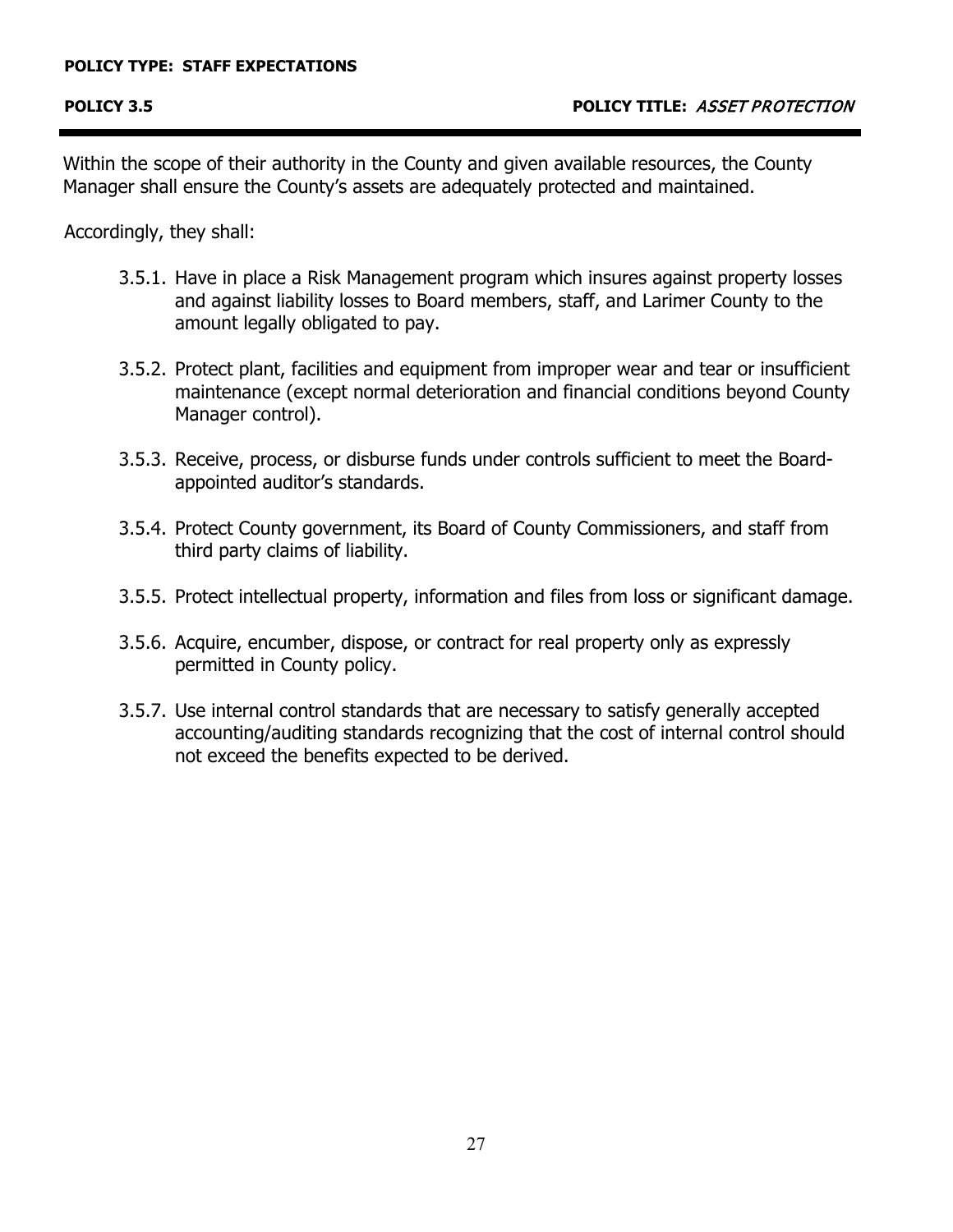### **POLICY TYPE: STAFF EXPECTATIONS**

### **POLICY 3.6 POLICY TITLE:** EMERGENCY COUNTY MANAGER REPLACEMENT AND BACK UP

 In order to protect the Board from sudden loss of County Manager services, the County Manager shall have at least two (2) other members of the County management team familiar with Board of County Commissioners and County Manager issues and processes.

- 3.6.1. The Larimer County Assistant County Manager shall act in the capacity of County Manager in their absence. In the absence of the County Manager and Assistant County Manager, a County Service Area Director and/or other senior staff member previously designated by the County Manager will act in the capacity of County Manager.
- 3.6.2. The County Manager shall provide the necessary training needed to enable successful emergency replacement.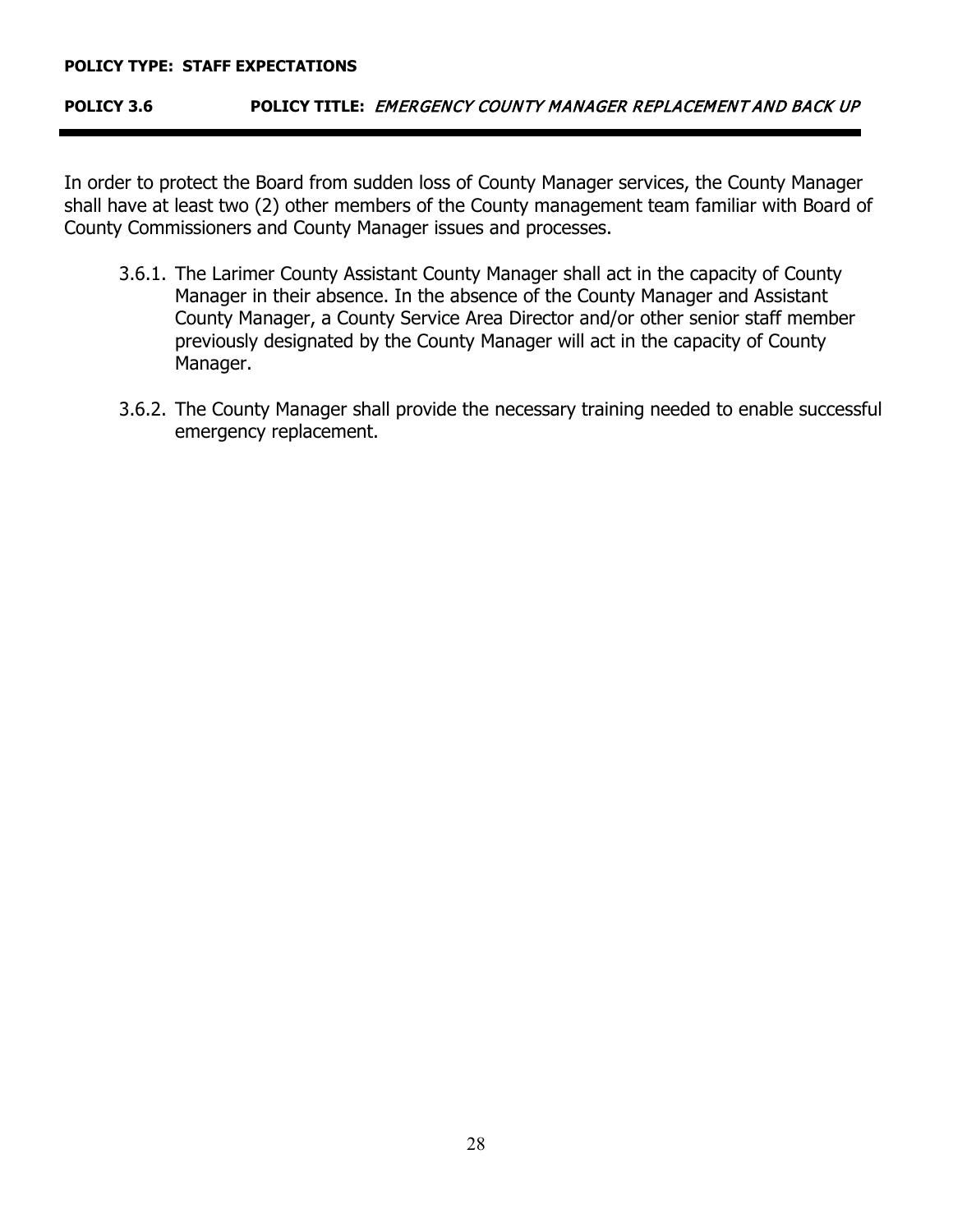In most county emergency situations, the Sheriff of Larimer County, and the Director of Emergency Management have the responsibility and authority to provide emergency response, and coordinate recovery and mitigation activities. In order to protect Larimer County, its residents and its property, the County Manager shall coordinate emergency management functions and shall have in place adequate plans to prevent and/or respond to emergencies and/or disasters.

- 3.7.1 The County Manager shall be responsible for the assigned responsibilities identified in the Larimer County Comprehensive Emergency Management Plan, Part 3: Emergency Operations Plan.
- 3.7.2 The County Manager shall have a Continuity of Operations Plan and a Continuity of Government Plan for the County.
- 3.7.3 In the event of an emergency, the County Manager shall take appropriate action immediately to ensure the safety of the public and public and private assets, including authorizing specific actions by county staff and facilitating the declaration of an emergency by the Board of County Commissioners in a manner consistent with the provisions of Section 5 of the Emergency Management Resolution adopted by the Board of County Commissioners on July 31, 2018 as it may be updated from time to time.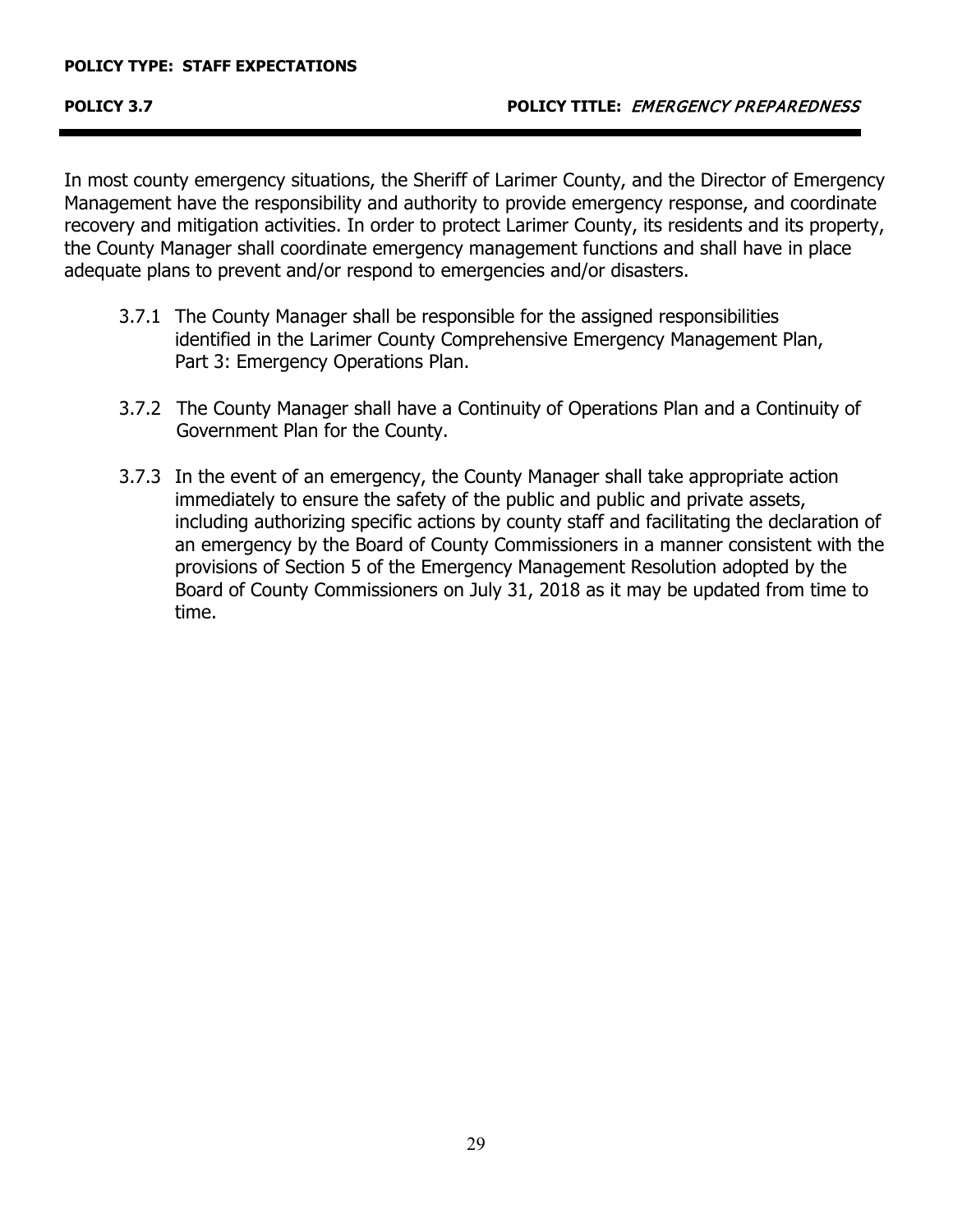With respect to employment, compensation, and benefits to employees, consultants, contract workers and volunteers, the County Manager shall protect the fiscal integrity of the County. Accordingly, pertaining to paid workers, they shall:

- 3.8.1. Not change their own compensation and benefits.
- 3.8.2. Not promise or imply permanent or guaranteed employment.
- 3.8.3. Recommend an employee compensation and benefits program which recognizes the regional or professional market for the skills employed.
- 3.8.4. Not establish deferred or long-term compensation and benefits unless directed to do so by the Board or statute or through a collective bargaining agreement.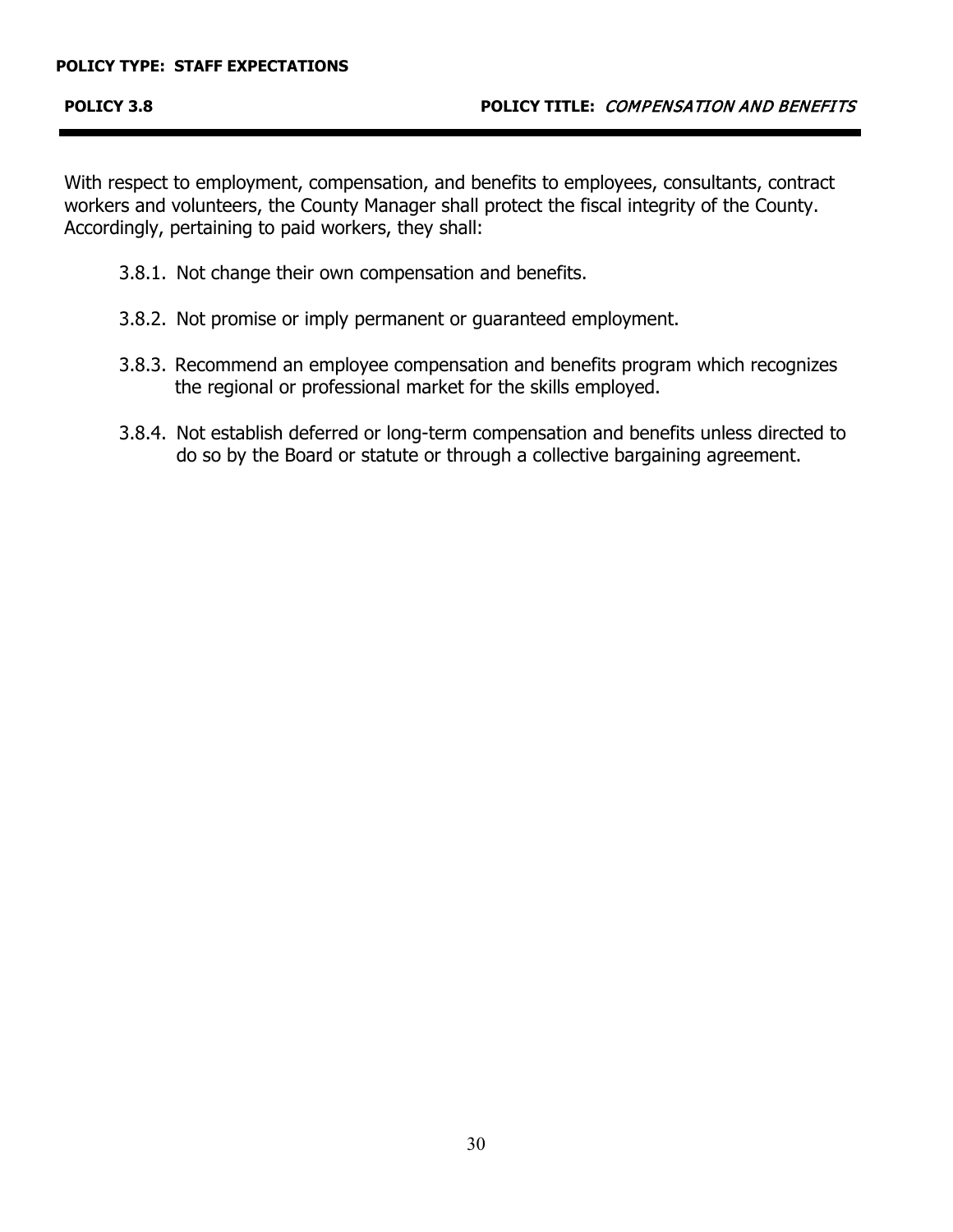The County Manager shall ensure the Board of County Commissioners (Board) is informed and supported in its work.

Accordingly, they shall:

- 3.9.1 Ensure the Board is aware of relevant trends, anticipated adverse media coverage, material external and internal changes, particularly changes in the assumptions upon which any Board policy has been previously established.
- 3.9.2 Establish a process that brings to the Board staff and community perspectives, issues, and options for informed Board decisions on major policy issues.
- 3.9.3 Present information clearly and concisely.
- 3.9.4 Provide support for official Board activities and communications.
- 3.9.5 Deal with the Board as a whole except when fulfilling individual requests for information.
- 3.9.6 Report in a timely manner any actual or anticipated noncompliance with any policy of the Board.
- 3.9.7 Provide for the Administrative Matters Consent Agenda all items delegated to the County Manager yet required by law or third-party contract to be Boardapproved.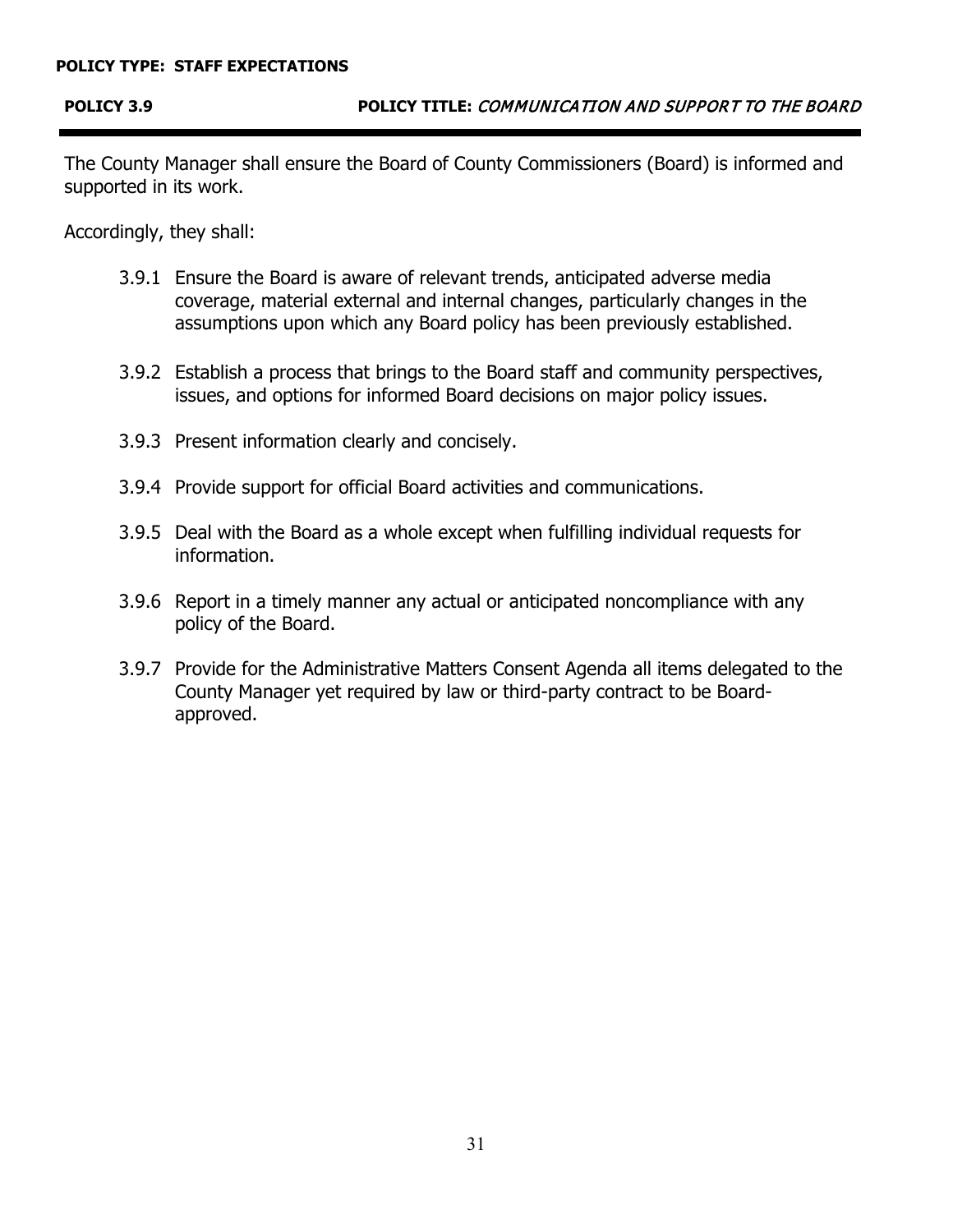## **POLICY 3.10 POLICY TITLE:** CAPITAL EQUIPMENT AND IMPROVEMENTS PROGRAMMING

 With respect to planning for and reporting on capital equipment and improvements programs, the County Manager shall protect the programmatic and fiscal integrity of the organization.

Accordingly, they shall oversee the development of a capital program which:

- 3.10.1 Adheres to the Board's stated priorities.
- 3.10.2 Plans the expenditure in any fiscal period of only those funds that are prudently projected to be available during that period.
- 3.10.3 Contains sufficient detail to enable accurate separation of capital and operational start-up items, cash flow requirements and subsequent audit trail.
- 3.10.4 Projects on-going operating, maintenance, and replacement/perpetuation expenses.
- 3.10.5 Provides regular reporting on the status of the budget and on the progress of each active project, including data such as changes and the financial status of each project, including expenditures to date.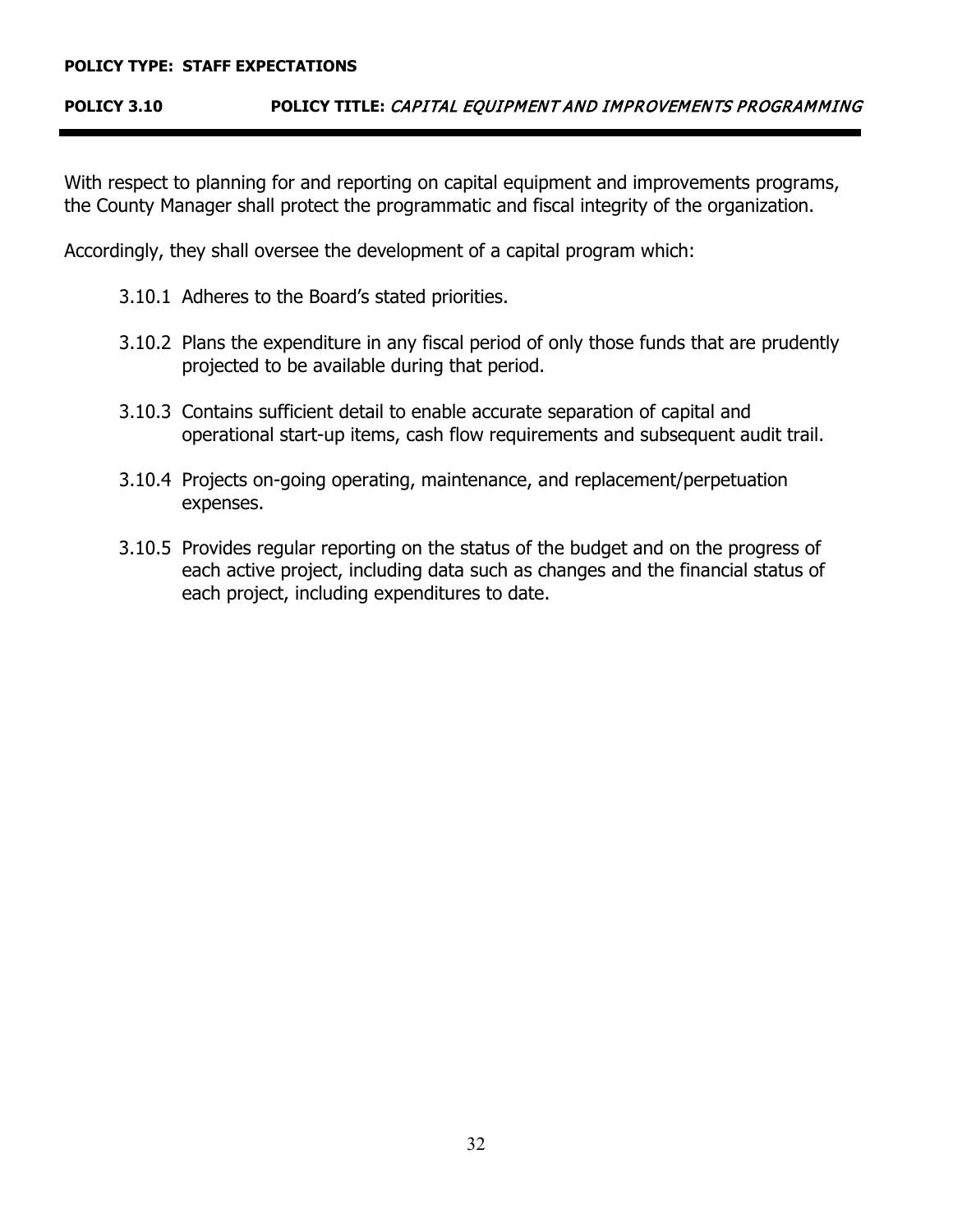With respect to the County's role to improve the quality of life for the community, the County Manager shall plan for implementing policies of the Board regarding human and economic health, environmental responsibility, and community interests. Specifically, the County Manager shall provide support and oversight of the Climate Smart Larimer County Initiative and Sustainability programs and the work of the Program Manager to involve the community, subject matter experts, and local leaders in developing and implementing a strategy to mitigate and adapt to a changing climate and to foster environmental and economic sustainability and resiliency.

The Manager shall cultivate inclusive and collaborative partnerships that advance equity.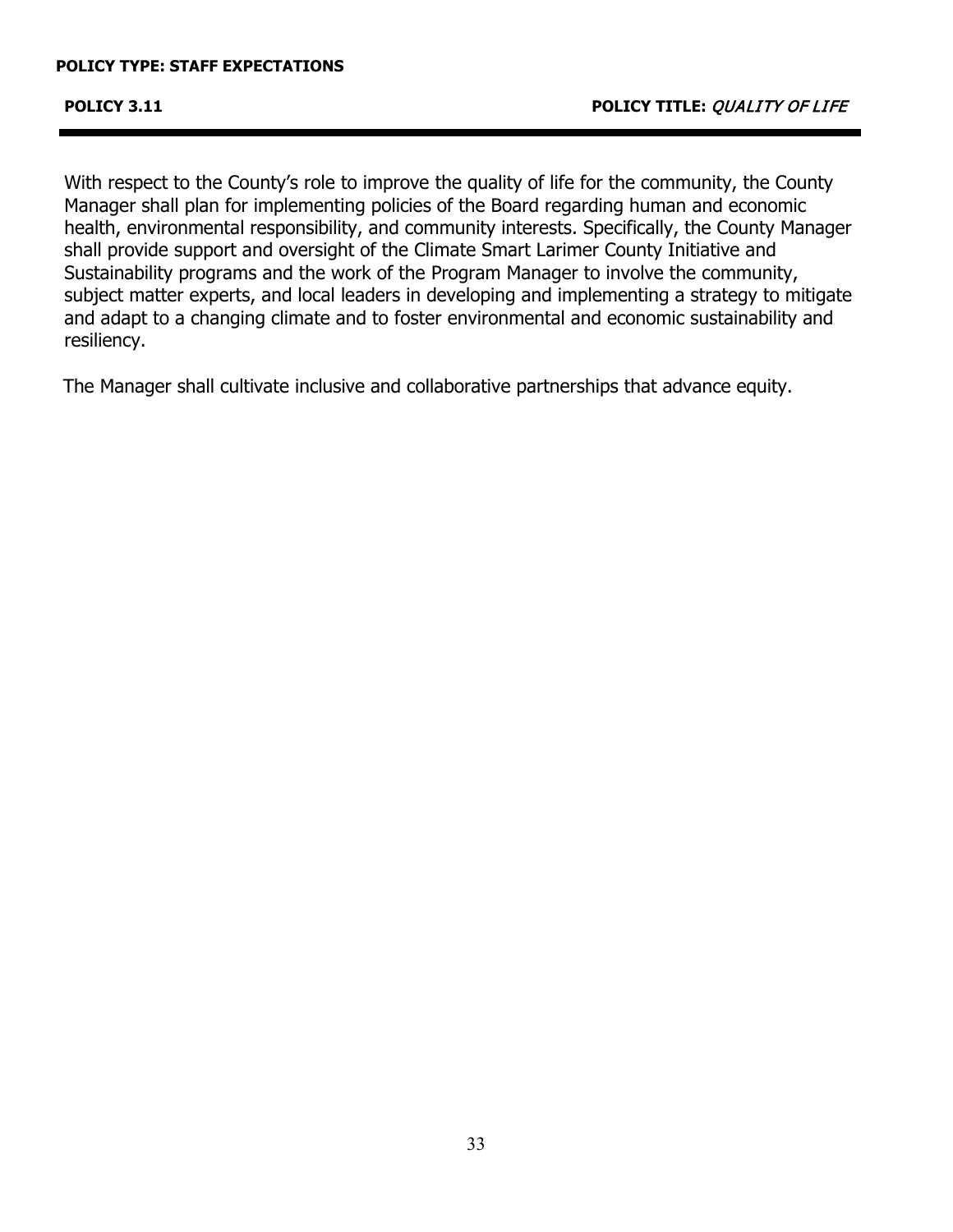**POLICY 3.12** 

 With respect to internal operating procedures, the County Manager will ensure that the County has internal procedures to promote effective and efficient County operations.